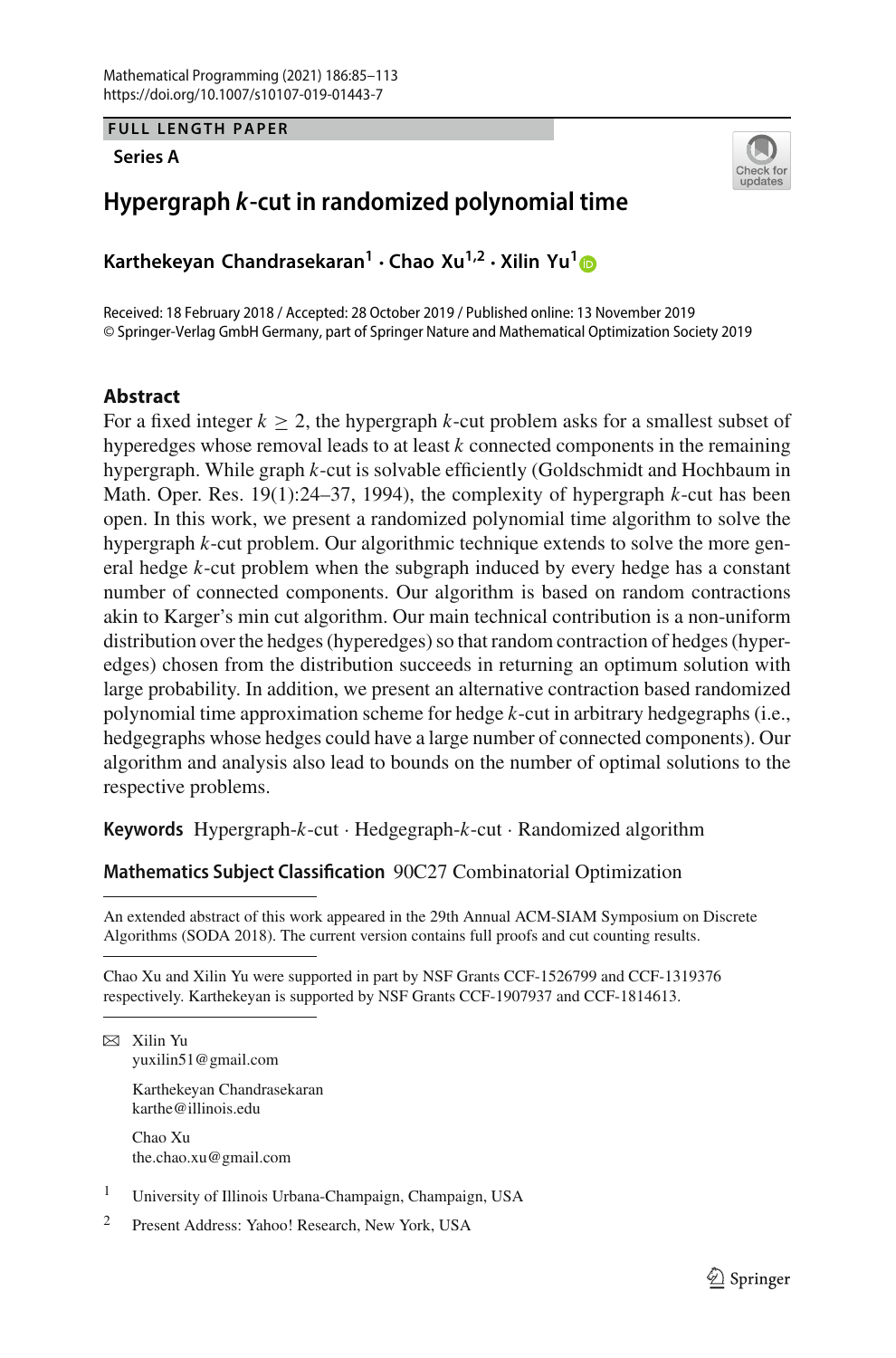# **1 Introduction**

A hypergraph is specified by a vertex set and a collection of *hyperedges*, where each hyperedge is a nonempty subset of vertices. For a fixed integer  $k > 2$ , the hypergraph *k*-cut problem is the following:

**Hypergraph**-*k*-**Cut:** Given a hypergraph with non-negative hyperedge-costs, find a least cost subset of hyperedges whose removal leads to at least *k* connected components in the remaining hypergraph.

Equivalently, the problem asks for a partitioning of the vertex set into  $k$  parts with minimum cost set of hyperedges crossing the partition (a hyperedge is said to cross a partition if it intersects at least two parts). This is an extension of the classic hypergraph minimum cut problem. Throughout this work, we consider *k* to be a fixed integer that is at least 2. Hypergraph partitioning problems were discussed as early as in 1973 by Lawler [\[20](#page-27-0)] and have several applications including clustering in VLSI design and network reliability (e.g., see  $[1,10,29,32]$  $[1,10,29,32]$  $[1,10,29,32]$  $[1,10,29,32]$ ).

A special case of HYPERGRAPH- $k$ - CUT in which the input is in fact a graph (i.e., all hyperedges have cardinality two) is Graph- *k*- Cut. The latter problem has been investigated thoroughly in the literature. Goldschmidt and Hochbaum gave the first polynomial time algorithm to solve GRAPH-  $k$ - CUT. Their algorithm solves  $n^{\Theta(k^2)}$ minimum  $st$ -cut problems, where  $n$  is the number of vertices in the input graph  $[10]$  $[10]$ . Karger and Stein [\[17\]](#page-27-2) designed a randomized algorithm for GRAPH-  $k$ - CUT that runs in time  $O(n^{2(k-1)} \log^3 n)$ . The deterministic running time for solving GRAPH- *k*- CUT has been improved over a series of works [\[15](#page-27-3)[,16](#page-27-4)[,27](#page-27-5)[,28](#page-28-2)] with the fastest running in time  $O(n^{2k-1})$  [\[6\]](#page-27-6). If the edges have small integer weights, then the running time has been improved further to  $\tilde{O}(n^{\omega k/3})$ , where  $\omega$  is the matrix multiplication constant [\[13\]](#page-27-7).

The complexity of HYPERGRAPH-  $k$ - CUT has remained an intriguing open problem since the works of [\[10\]](#page-27-1). The special case of  $k = 2$ , denoted HYPERGRAPH- 2- CUT, is well-known to admit deterministic polynomial time algorithms [\[18](#page-27-8)[,20](#page-27-0)[,21](#page-27-9)]. Several recent works have aimed at designing polynomial time algorithms but have fallen short because they are efficient or return an optimum solution only for either restricted values of *k* or restricted families of hypergraphs. We recall these results now. For  $k = 3$ , Xiao [\[29\]](#page-28-0) showed a non-crossing structural property of a minimum solution and used it to design a polynomial time algorithm. Considering restricted input family of hypergraphs, Fukunaga [\[8](#page-27-10)] gave a polynomial time algorithm for Hypergraph- *k*- Cut in constant rank hypergraphs (the *rank* of a hypergraph is the cardinality of the largest hyperedge). A randomized polynomial time algorithm for HYPERGRAPH-  $k$ - CUT in constant rank hypergraphs can also be obtained using the *uniform random contraction* technique of Karger and Stein [\[17](#page-27-2)] as illustrated by Kogan and Krauthgamer [\[19](#page-27-11)]. Thus, it has been open to determine the complexity of Hypergraph- *k*- Cut in arbitrary rank hypergraphs for  $k \geq 4$ .

In this work, we present a randomized polynomial time algorithm to solve Hyper-GRAPH- $k$ - CUT in arbitrary rank hypergraphs for every fixed constant  $k$ . To the best of our knowledge, this is the first polynomial time algorithm for Hypergraph- *k*- Cut.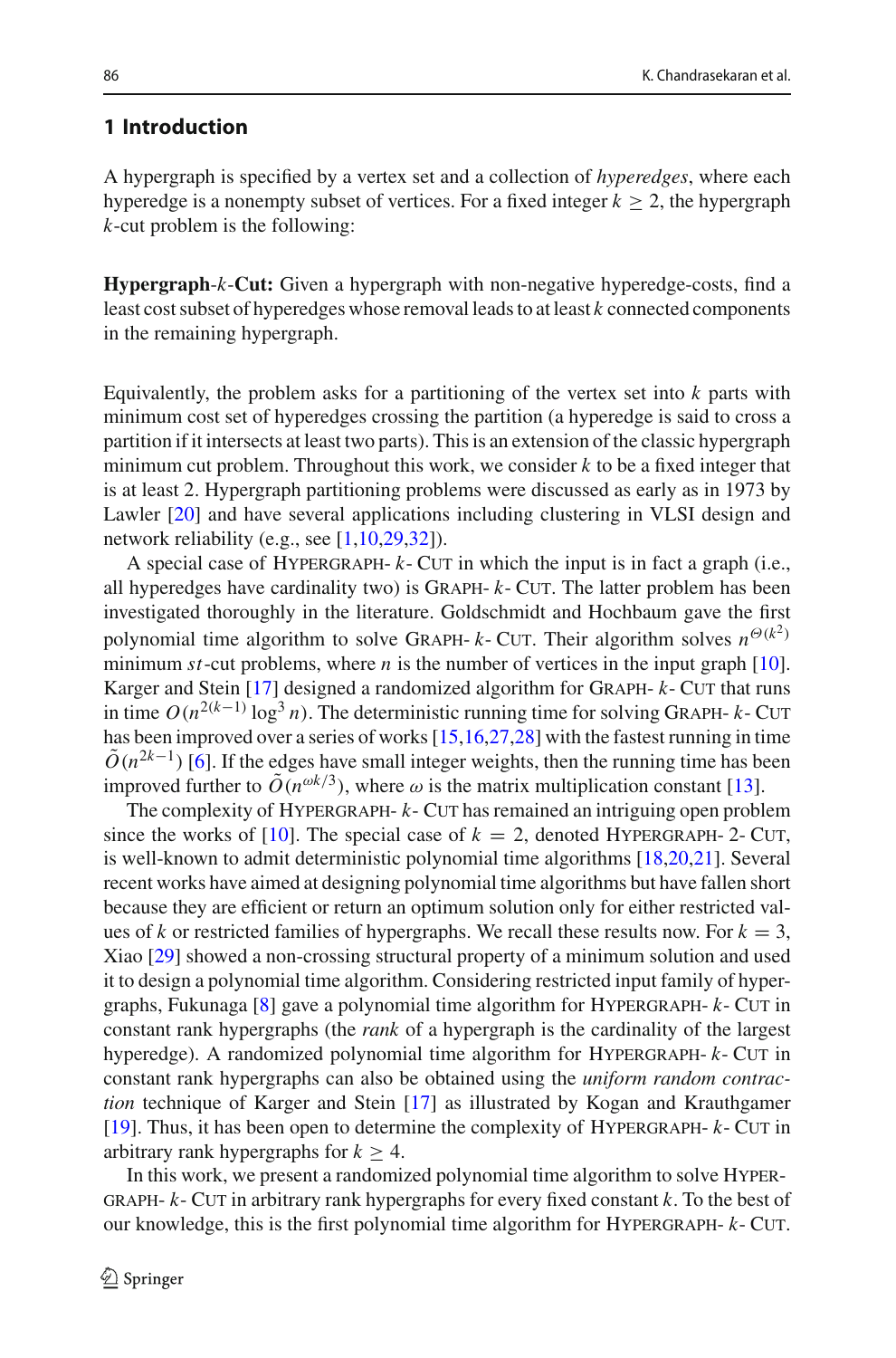**Hedgegraphs** Our algorithm addresses the *k*-cut problem in a more general graph model that has garnered much attention recently. We describe this more general model now. It is often the case with modern networks that a collection of edges in a graph are interdependent and consequently could fail together—e.g., interconnected nodes in an optical network that share and rely on a single resource. Ghaffari, Karger, and Panigrahi identified the notion of hedgegraphs as a convenient graph model for such scenarios [\[9\]](#page-27-12). For a vertex set *V*, a *hedge* is a subset of edges (not hyperedges) over the vertices in *V*. A *hedgegraph*  $G = (V, E)$  is specified by a vertex set *V* and a set *E* of *disjoint* hedges. We do allow parallel edges, and each copy of an edge should appear in exactly one of the hedges. We will denote the *graph underlying a hedgegraph*  $G = (V, E)$  to be the *multigraph* whose vertex set is V and whose edges are the union of the edges in the hedges of *G*. Essentially, the graph underlying a hedgegraph is a multigraph whose edges have been partitioned into hedges. In the context of modern networks, a hedgegraph is a multigraph where each hedge corresponds to a resource and a link between two nodes fails if all hedges containing an edge between the two nodes fail, i.e., all resources that the link relies upon become unavailable.

In the  $s - t$  hedge cut problem (abbreviated  $st$ - HEDGE- CUT), the input is a hedgegraph with non-negative hedge costs and two specified vertices *s* and *t*. The goal is to find a least cost subset of hedges whose removal disconnects *s* and *t* in the underlying graph. In the global variant of  $st$ - HEDGE- CUT (abbreviated HEDGE- 2- CUT), the input is a hedgegraph with non-negative hedge costs and the goal is to find a least cost subset of hedges whose removal leads to at least two connected components in the underlying graph. It is known that *st* - HEDGE- CUT is NP-hard [\[30\]](#page-28-3), even if each hedge consists of exactly two edges  $[31]$  $[31]$ . In contrast, Ghaffari et al. showed that HEDGE-2- Cut admits a randomized polynomial time approximation scheme [\[9\]](#page-27-12). They also gave a quasi-polynomial time algorithm to solve HEDGE- 2- CUT. It remains open to design a polynomial time algorithm for HEDGE- 2- CUT. We make progress towards this question by addressing an interesting and non-trivial family of instances that we describe next. It will be clear that this family already encompasses hypergraphs.

The *span of a hedge* is the number of connected components in the subgraph induced by the edges in the hedge. The *span of a hedgegraph* is the largest span among its hedges. HEDGE- 2- CUT in hedgegraphs with span one reduces to HYPERGRAPH- 2-CUT (by replacing each hedge by a hyperedge over the set of vertices incident to the edges in the hedge) and is hence solvable efficiently. The complexity of HEDGE-2-CUT for constant span hedgegraphs was raised as an open problem by Coudert et al. [\[7](#page-27-13)]. We generalize our techniques for HYPERGRAPH-  $k$ - CUT to design a polynomialtime algorithm for HEDGE-2- CUT in constant span hedgegraphs. More generally, for a fixed integer  $k \geq 2$ , we consider the hedge *k*-cut problem:

**Hedge**-*k*-**Cut**: The input is a hedgegraph with non-negative hedge costs and the goal is to find a least cost subset of hedges whose removal leads to at least *k* connected components in the underlying graph.

Equivalently, the problem asks for a partitioning of the vertex set into *k* parts with minimum cost set of hedges crossing the partition (a hedge is said to cross a partition if it has an edge whose two end-vertices are in different parts).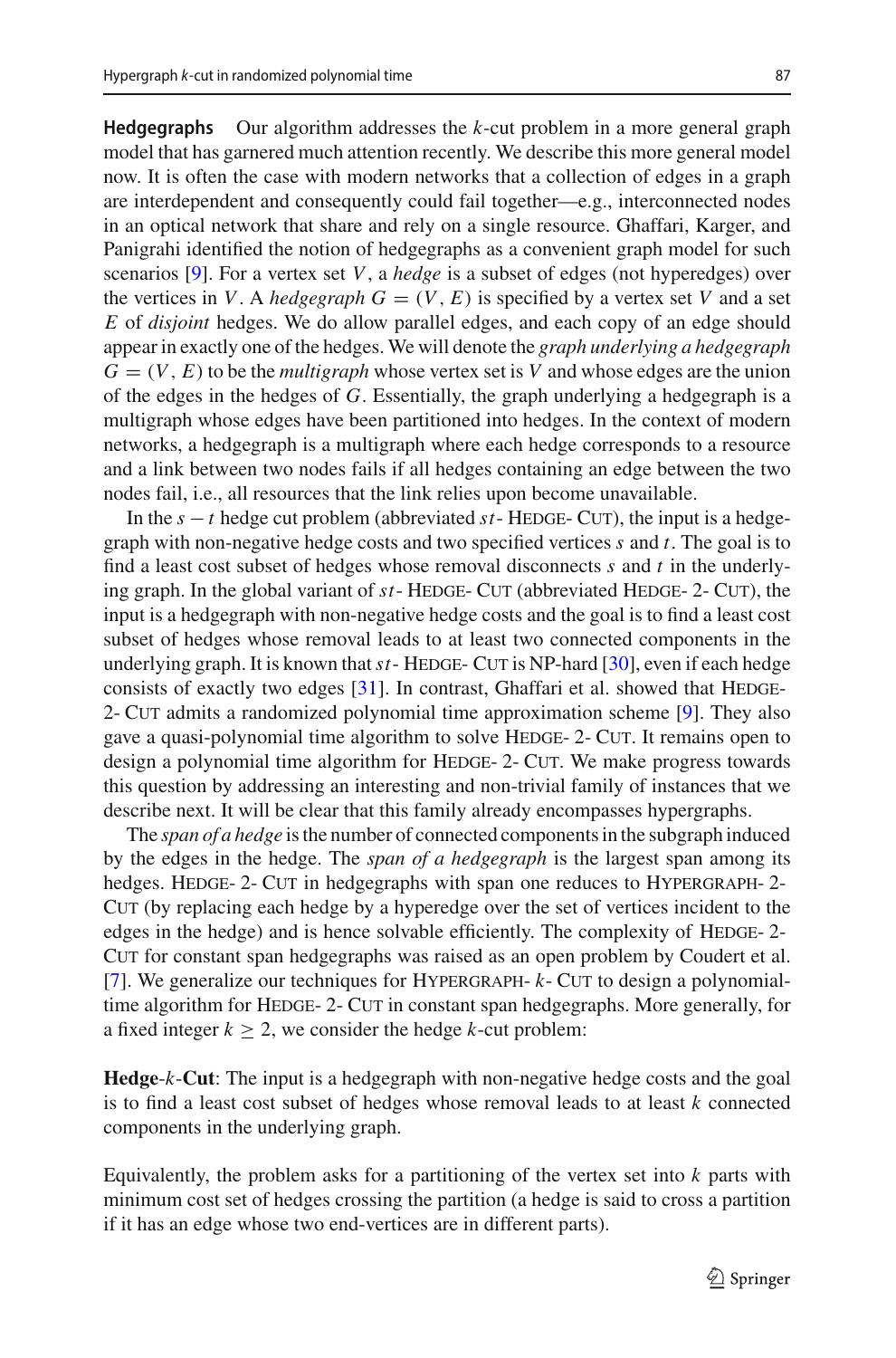## **1.1 Results**

In the rest of the paper, we will assume that  $k \geq 2$  is a fixed constant integer and avoid stating this explicitly. For a hedge  $e$ , we use  $r(e)$  to denote the number of vertices incident to the edges in *e*. Throughout, we will denote the number of vertices and hedges in the input hedgegraph  $G = (V, E)$  using  $n := |V|$  and  $m := |E|$ respectively, and define  $M := \sum_{e \in E} r(e)$ . We emphasize that *M* represents the inputsize of hedgegraphs.

<span id="page-3-0"></span>**Theorem 1** *For every constant s* ≥ 1*, there exists a randomized algorithm to solve* HEDGE-  $k$ - CUT *in hedgegraphs with span at most s that runs in time*  $O(mMn^{ks+k-s} \log n)$  *and succeeds with probability at least*  $1 - 1/n$ .

For an input hypergraph, let *n* denote the number of vertices and let *M* denote the sum of the cardinalities of the hyperedges. By the reduction mentioned earlier, Hyper-GRAPH- $k$ - CUT reduces to HEDGE- $k$ - CUT in span-one hedgegraphs. This reduction in conjunction with Theorem [1](#page-3-0) immediately leads to a randomized polynomial time algorithm for HYPERGRAPH-  $k$ - CUT with running time  $O(mMn^{2k-1} \log n)$ . We save a factor of *m* on this running time by specializing the running time analysis of the same algorithm that is used in Theorem [1](#page-3-0) for hypergraphs.

<span id="page-3-1"></span>**Theorem 2** *There exists a randomized algorithm to solve* Hypergraph- *k*- Cut *that runs in time O*( $Mn^{2k-1}$  log *n*) *and succeeds with probability at least*  $1 - 1/n$ .

We mention that for the special case of  $k = 2$ , namely HYPERGRAPH- 2- CUT, Ghaffari et al. gave an algorithm based on random contractions that runs in time  $O(Mn^2 \log n)$  [\[9\]](#page-27-12). So, our algorithm for HYPERGRAPH- 2- CUT is slower than theirs by a factor of *n*. Their algorithm picks a hyperedge to contract according to a distribution that requires knowledge of the value of the optimum 2-cut. They suggest addressing this issue by a standard technique: employ a binary search to find the optimum 2-cut value. In contrast, our contraction algorithm for Hypergraph- 2- Cut in Theorem [2](#page-3-1) *does not* require knowledge of the optimum cut value and is easy to implement. Our main technical contribution is a simple and explicit distribution over the hyperedges which enables an elegant analysis of the random contraction algorithm for hypergraphs. More importantly, our algorithm generalizes naturally to resolve the complexity of the more general problem of Hypergraph- *k*- Cut.

Next, we bound the number of minimum solutions for Hypergraph- *k*- Cut. A set *C* of hyperedges in a hypergraph *G* is said to be a *k*-*cut-set* if the removal of *C* from *G* results in a hypergraph with at least *k* connected components. A *k*-cut-set in *G* is a *minimum k*-*cut-set* if its cost is equal to the minimum cost of a set of hyperedges whose removal from *G* results in a hypergraph with at least *k* connected components. Each minimum *k*-cut-set corresponds to a set of hyperedges crossing some partition  $V_1, \ldots, V_k$  of *V*. Our algorithmic technique also leads to the following bound on the number of minimum *k*-cut-sets:

<span id="page-3-2"></span>**Corollary 1** *The number of distinct minimum k-cut-sets in an n-vertex hypergraph is*  $O(n^{2(k-1)})$ .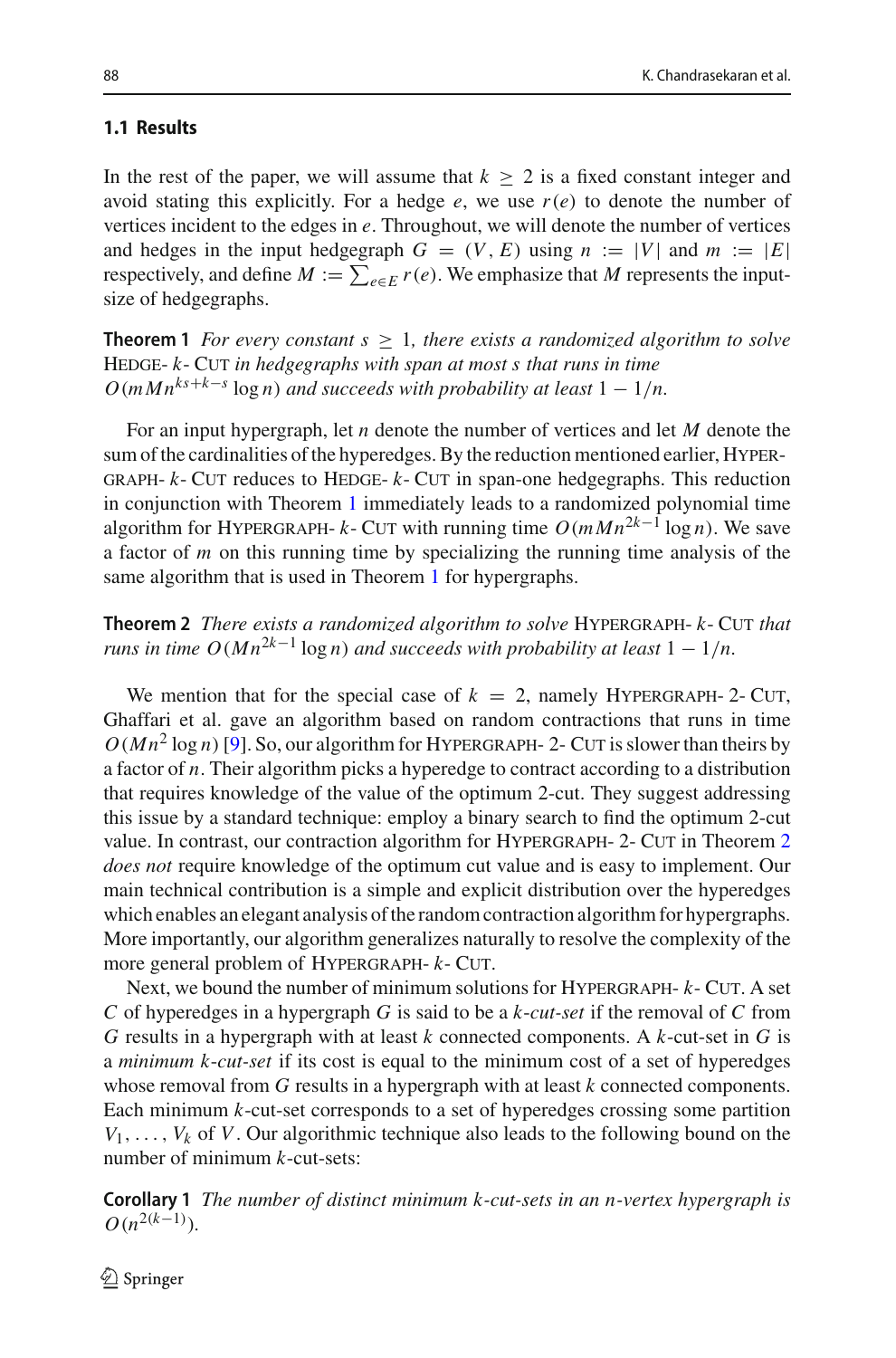The bound stated in Corollary [1](#page-3-2) generalizes and recovers (i) the bound on the number of minimum *k*-cut-sets in graphs by Karger and Stein [\[17\]](#page-27-2) as well as (ii) the bound on the number of minimum 2-cut-sets in hypergraphs [\[5](#page-27-14)[,9\]](#page-27-12). We remark that Corollary [1](#page-3-2) counts the number of minimum *k*-cut-sets as opposed to the number of *k*-partitions that induce minimum *k*-cut-sets. It is well-known that the number of 2-partitions that induce minimum 2-cut-sets could be exponential in the size of the largest hyperedge [\[19\]](#page-27-11). For example, consider the hypergraph consisting of a single hyperedge containing all vertices where all 2-partitions induce the same minimum 2-cut-set.

Next, we address HEDGE- $k$ - CUT in arbitrary span hedgegraphs by designing a randomized polynomial time approximation scheme. While Theorem [1](#page-3-0) gives an algorithm to solve HEDGE-  $k$ - CUT in constant span hedgegraphs exactly in randomized polynomial-time, our next theorem gives an algorithm to obtain a  $(1+\epsilon)$ approximation for HEDGE- *k*- CUT in arbitrary span hedgegraphs in time  $n^{O(k \log(1/\epsilon))}$ . For this, we generalize the techniques underlying the randomized polynomial time approximation scheme for HEDGE- 2- CUT by Ghaffari, Karger and Panigrahi [\[9](#page-27-12)]. A set *C* of hedges in a hedgegraph *G* is said to be a *hedge k*-*cut-set* if the removal of *C* leads to at least *k* connected components in the underlying graph. For  $\alpha \geq 1$ , a hedge  $k$ -cut-set *C* is said to be an  $\alpha$ -*approximate minimum hedge*  $k$ -*cut-set* if the cost of *C* is at most  $\alpha$  times the minimum cost of a set of hedges whose removal leads to at least *k* connected components in the underlying graph.

<span id="page-4-0"></span>**Theorem 3** *For any given*  $\epsilon > 0$ *, there exists a randomized algorithm to find a*  $(1 +$  $\epsilon$ )-approximate minimum hedge k-cut-set that runs in time  $Mn^{O(k \log(1/\epsilon))} \log n$  and *succeeds with probability at least*  $1 - \frac{1}{n}$ .

Setting  $\epsilon$  to be a value that is strictly smaller than  $1/\lambda$ , where  $\lambda$  is the value of a minimum hedge *k*-cut-set in the input hedgegraph, we observe that a  $(1+\epsilon)$ -approximate minimum hedge *k*-cut-set would in fact be a minimum hedge *k*-cut-set. Thus, Theorem [3](#page-4-0) gives a quasi-polynomial time algorithm to solve HEDGE-  $k$ - CUT (the value of  $\lambda$  can be found by a binary search).

<span id="page-4-2"></span>**Corollary 2** *There exists a randomized algorithm to solve* HEDGE-  $k$ - CUT *that runs in time*  $Mn^{O(k \log \lambda)}$  log *n* and succeeds with probability at least  $1 - 1/n$ , where  $\lambda$  is the *value of a minimum hedge k-cut-set in the input hedgegraph.*

<span id="page-4-1"></span>Our algorithmic technique can also be used to bound the number of minimum *k*-cut-sets in hedgegraphs.

**Theorem 4** *The number of distinct minimum hedge k-cut-sets in an n-vertex hedgegraph with minimum hedge k-cut-set value*  $\lambda$  *is n*<sup>O(*k* log  $\lambda$ )</sup>.

**Organization.** We present the preliminaries in Sect. [2,](#page-6-0) prove Theorems [1](#page-3-0) and [2](#page-3-1) and Corollary [1](#page-3-2) in Sect. [3,](#page-7-0) and Theorems [3](#page-4-0) and [4](#page-4-1) and Corollary [2](#page-4-2) in Sect. [4.](#page-17-0)

## **1.2 Related work**

We begin by discussing HYPERGRAPH-  $k$ - CUT and GRAPH-  $k$ - CUT when  $k$  is part of the input (as opposed to being a fixed constant). For Graph- *k*- Cut, Goldschmidt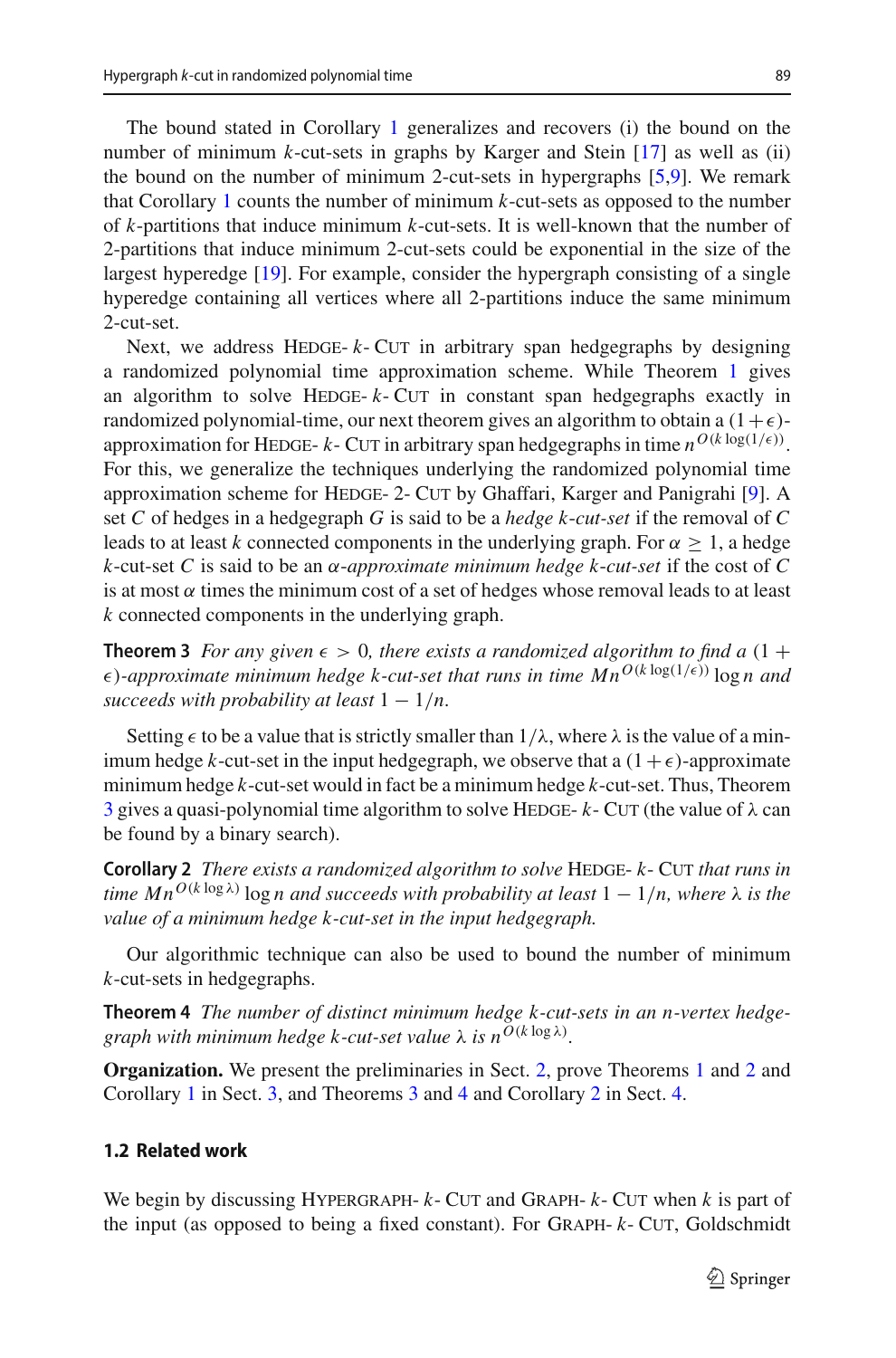and Hochbaum showed that Graph- *k*- Cut is NP-hard [\[10](#page-27-1)] while Saran and Vazirani designed a 2-approximation algorithm [\[26](#page-27-15)]. Manurangsi [\[23\]](#page-27-16) showed that there is no polynomial-time  $(2 - \epsilon)$ -approximation for any constant  $\epsilon > 0$  assuming the *Small Set Expansion Hypothesis* [\[25](#page-27-17)]. Gupta, Lee and Li [\[12](#page-27-18)] designed an algorithm that runs in time  $O(2^{k^6} n^4)$  to achieve an approximation factor of  $2 - \delta$  for some constant  $\delta > 0$ . When *k* is part of the input, HYPERGRAPH- *k*- CUT is NP-hard as observed from Graph- *k*- Cut. Chekuri and Li [\[4](#page-27-19)] recently showed that Hypergraph- *k*- Cut is at least as hard as the *densest k*-*subgraph* problem from the perspective of approximability. The densest *k*-subgraph problem is believed to not admit an efficient constant factor approximation assuming  $P \neq NP$ ; it is known to not admit an efficient  $n^{1/(\log \log n)^c}$ . approximation for some constant  $c > 0$  assuming the exponential time hypothesis [\[22](#page-27-20)] while the best approximation known is  $O(n^{1/4+\epsilon})$  with running time  $O(n^{1/\epsilon})$  for all constant  $\epsilon > 0$  [\[2\]](#page-27-21). Chekuri and Li's result already illustrates that HYPERGRAPH $k$ - Cut is significantly harder to approximate than GRAPH- $k$ - Cut when  $k$  is part of the input.

For fixed constant *k*, approximation algorithms for the hypergraph *k*-cut problem, the hypergraph *k*-partitioning problem, and more generally, submodular partitioning problems have been well-studied in the literature. Okumoto, Fukunaga and Nagamochi  $[24]$  $[24]$  reduced HYPERGRAPH-  $k$ - CUT for constant  $k$  to the node-weighted  $k$ -way cut problem in graphs<sup>1</sup> and thus obtained a  $2(1 - 1/k)$ -approximation. They further improved on this approximation factor for  $k = 4, 5, 6$ . The hypergraph *k*-partitioning problem is similar in flavor to the hypergraph *k*-cut problem but it minimizes a different objective. In the hypergraph *k*-partitioning problem, the input is a hypergraph and the goal is to find a partitioning of the vertex set into  $k$  non-empty parts  $V_1, \ldots, V_k$ so that  $\sum_{i=1}^{k} |\delta(V_i)|$  is minimum (where  $\delta(V_i)$  is the set of hyperedges that cross the part  $V_i$ ) [\[1](#page-26-0)]. The hypergraph *k*-partitioning problem and the hypergraph *k*-cut problem coincide to Graph- *k*- Cut when the input hypergraph is a graph. The hypergraph *k*partitioning problem is a special case of the submodular *k*-partitioning problem since the hypergraph cut function is submodular. We recall that a set function  $f: 2^V \to \mathbb{R}$  is submodular if  $f(A \cap B) + f(A \cup B) \le f(A) + f(B)$  for every pair of sets  $A, B \subseteq V$ and is symmetric if  $f(X) = f(V\setminus X)$  for all  $X \subseteq V$ . In the submodular *k*-partitioning problem, the input is a non-negative submodular set function  $f: 2^V \to \mathbb{R}_+$  (given via a value oracle) and the goal is to partition the ground set *V* into *k* non-empty sets  $V_1, \ldots, V_k$  so that  $\sum_{i=1}^k f(V_i)$  is minimum. Submodular *k*-partitioning for the case of  $k = 3$  admits an efficient algorithm  $\lceil 24 \rceil$  while approximation algorithms have been designed for larger constants  $k$  [\[24](#page-27-22)[,33](#page-28-5)]. Submodular  $k$ -partitioning for  $k = 4$  admits an efficient algorithm if the input function is symmetric [\[11\]](#page-27-23).

We also mention that approximation algorithms are known for the variant of submodular partitioning that separates a given set of *k* elements [\[3](#page-27-24)[,33\]](#page-28-5). In submodular *k*-way partitioning, the input is a non-negative submodular set function  $f: 2^V \to \mathbb{R}_+$ (given via a value oracle) and distinct elements  $v_1, \ldots, v_k \in V$ , and the goal is to find a partitioning of the ground set *V* into *k* non-empty sets  $V_1, \ldots, V_k$  with  $v_i \in V_i$  for

<span id="page-5-0"></span><sup>1</sup> The node-weighted *k*-way cut problem is the following: Given a graph with weights on the nodes and a collection of terminal nodes, remove a smallest weight subset of non-terminal nodes so that the resulting graph has no path between the terminals.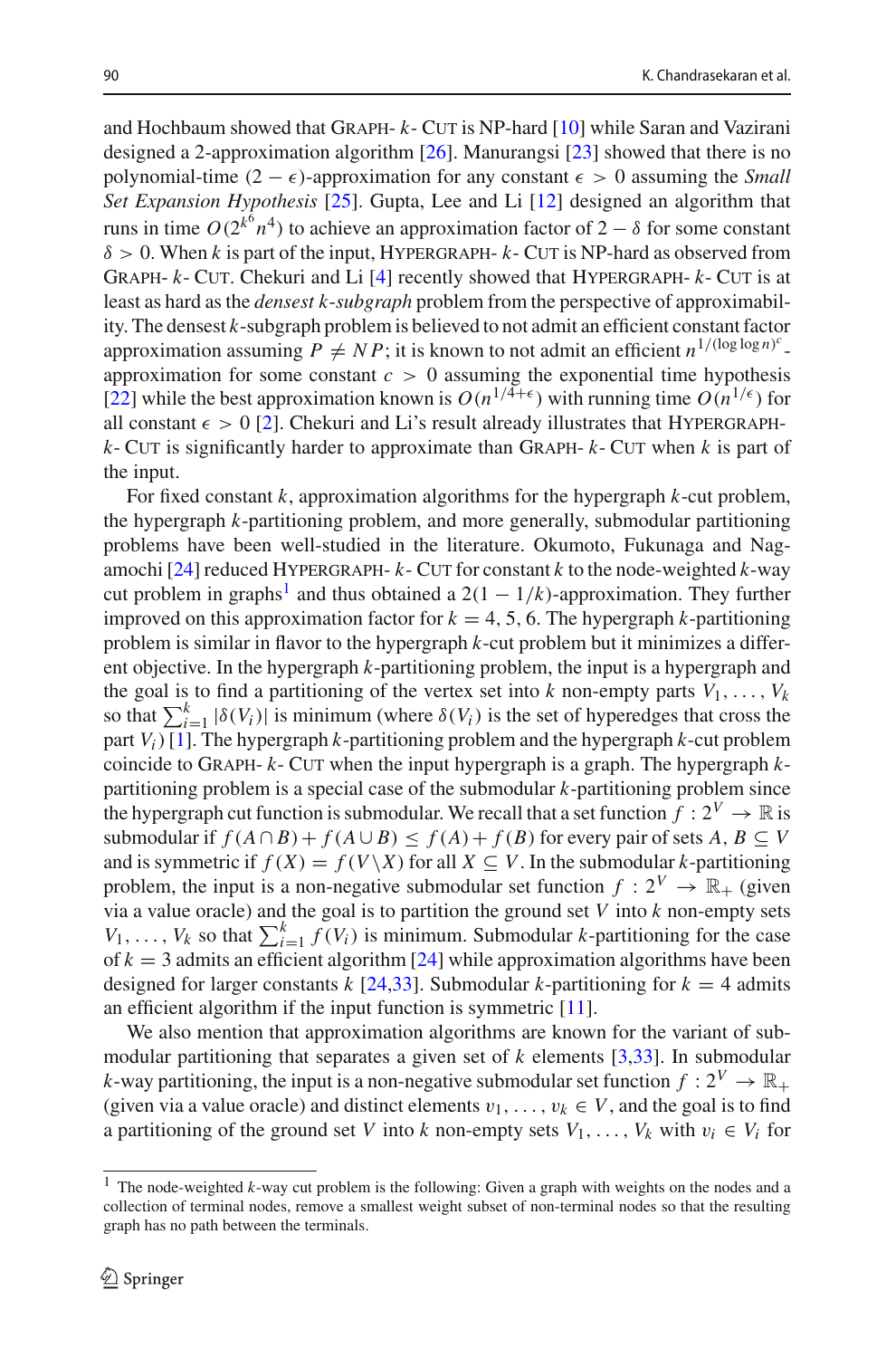all  $i \in \{1, ..., k\}$  so that  $\sum_{i=1}^{k} f(V_i)$  is minimum. This generalizes the hypergraph *k*-way cut problem (where the goal is to delete the smallest number of hyperedges in order to disconnect a given collection of *k* vertices in the input hypergraph). The known approximation factor for submodular *k*-way partitioning is 2 for general submodular functions and  $3/2 - 1/k$  for symmetric submodular functions [\[3](#page-27-24)].

The main motivation behind the definition of hedgegraphs is to understand the connectivity properties of modern networks in which the reliability of links are correlated. In particular, the links could depend on a common resource. Two natural models of link failures have been considered in the literature: a link could fail if either all or at least one of the resources that the link depends upon fails [\[7\]](#page-27-13). The definition of hedgegraphs considers the former model where a link fails only if all resources that the link depends upon fail. The term *hedgegraph* for this model was given by Ghaffari, Karger and Panigrahi [\[9\]](#page-27-12) who also showed that HEDGE-2- CUT has a randomized polynomial time approximation scheme.

# <span id="page-6-0"></span>**2 Preliminaries**

For positive integers *a* and *b* with  $a < b$ , we will follow the convention that the inverse binomial expression  $\binom{a}{b}^{-1}$  is 1 and  $\binom{a}{b}$  is 0. The set of positive integers less than or equal to  $\ell$  is denoted as  $[\ell]$ . Let  $G = (V, E)$  be a hedgegraph. We will denote an edge between two vertices *a* and *b* by an unordered tuple {*a*, *b*} and a hedge as a set of edges. We emphasize that the hedges in a hedgegraph are disjoint—if an edge appears in  $\ell$  different hedges, then it contributes  $\ell$  edges to the underlying multigraph. For a hedge  $e \in E$ , let  $G[e]$  denote the subgraph induced by the edges in *e*. We emphasize that there are no isolated vertices in  $G[e]$ . Let  $V(e)$  denote the vertices in  $G[e]$ . We recall that  $r(e) = |V(e)|$ . Let  $s(e)$  denote the number of connected components in *G*[ $e$ ], i.e., the span of  $e$ . We note that  $s(e) \geq 1$  for every non-empty hedge  $e$ . Let  $s := \max\{s(e) : e \in E\}$ , i.e., *s* denotes the span of the hedgegraph *G*.

Our algorithm is based on repeated contractions. Our notion of the contraction operation is identical to the well-known notion that appears in the literature. Informally, in order to contract a hedge, we contract every connected component of the hedge. We define this operation formally for the sake of completeness. Let  $U \subset V$  be a subset of vertices in *G*. We define  $G/U$  to be a graph on vertex set  $V' := (V - U) \cup \{u\}$ , where *u* is a newly introduced vertex, and on hedge set  $E'$ , where  $E'$  is obtained as follows: for each hedge  $e \in E$ , we define the hedge  $e'$  to be

$$
e' := \{ (\{a, b\} - U) \cup \{u\} : |\{a, b\} \cap U| = 1, \{a, b\} \in e \}
$$
  

$$
\cup \{ \{a, b\} : \{a, b\} \cap U = \emptyset, \{a, b\} \in e \}
$$

and obtain  $E' := \{e' : e' \neq \emptyset, e \in E\}$ . For a hedge  $e \in E$ , let  $C_1, \ldots, C_{s(e)}$  denote the vertex sets of connected components in  $G[e]$ . The hedgegraph obtained by contracting the hedge  $e$ , denoted  $G/e$ , is the hedgegraph obtained by contracting the vertex set of each component in  $G[e]$  individually, i.e.,  $G/e := G/C_1/C_2/\ldots/C_{S(e)}$ . We observe that  $G/e$  is invariant to the order of contraction of the components since the components are disjoint. We also observe that contracting a hedge does not increase the span.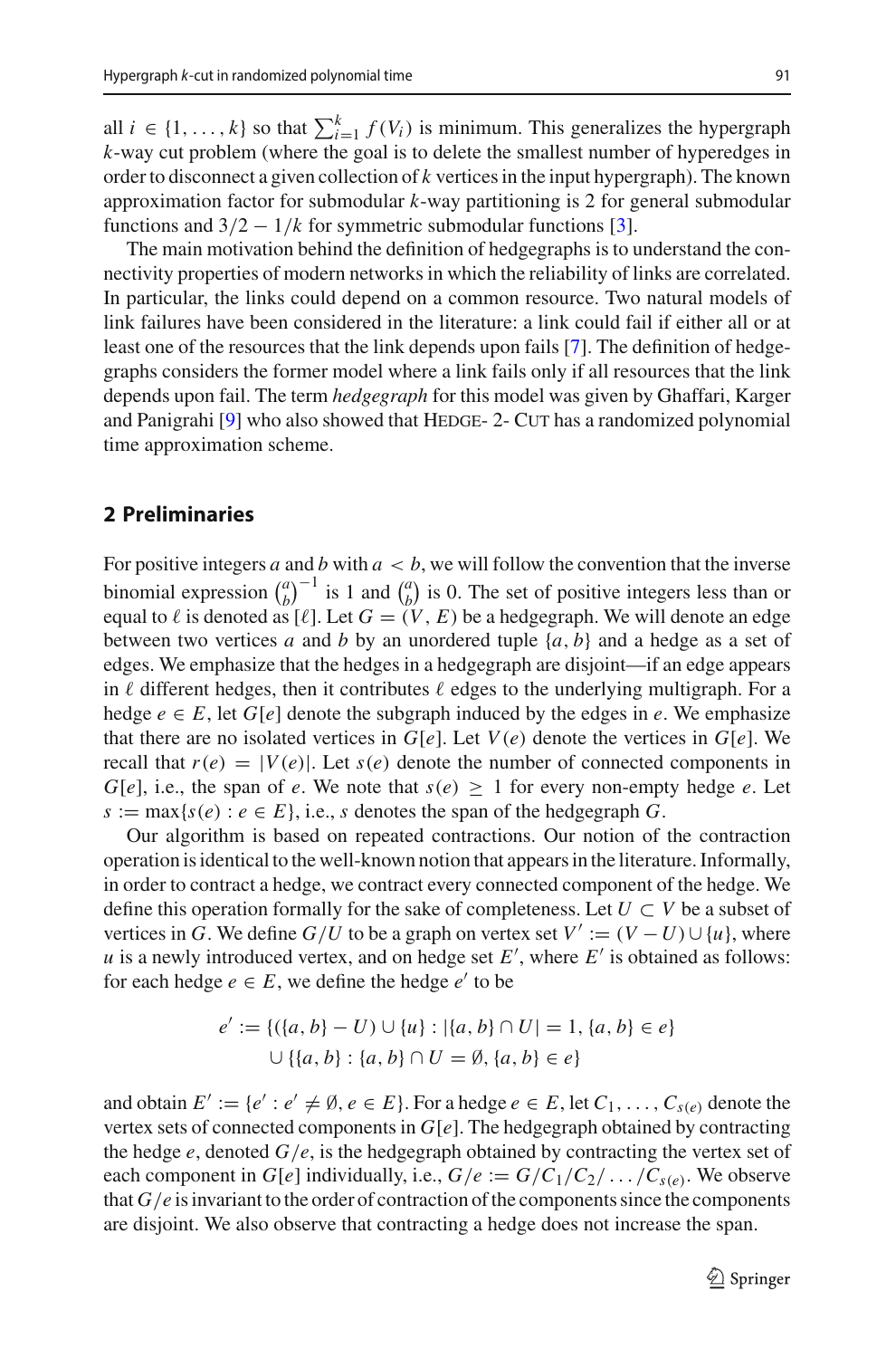<span id="page-7-2"></span>We need the following technical lemma.

**Lemma 1** (Majorization inequality, e.g., see Theorem 108 in  $(14i)$  Let  $y_1, \ldots, y_\ell$  and  $x_1, \ldots, x_\ell$  be two finite non-increasing sequence of real numbers in [a, b] with the *same sum. Let*  $f : [a, b] \to \mathbb{R}$  *be a convex function. If*  $\sum_{i=1}^{j} y_i \leq \sum_{i=1}^{j} x_i$  *for all*  $1 < j < \ell$ , then

$$
\sum_{i=1}^{\ell} f(y_i) \leq \sum_{i=1}^{\ell} f(x_i).
$$

## <span id="page-7-0"></span>**3 Hedge-***k***-cut in constant span hedgegraphs**

In this section, we design an algorithm to solve HEDGE- $k$ - CUT in constant span hedgegraphs. In Sect. [3.1,](#page-7-1) we give an outline of the algorithm for HYPERGRAPH-2-CUT to present the main ideas underlying our algorithm for HYPERGRAPH-  $k$ - CUT. In Sect. [3.2,](#page-9-0) we present the complete algorithm and the analysis for HEDGE-  $k$ - CUT in constant span hedgegraphs. In Sect. [3.3,](#page-16-0) we improve on the running time analysis of the same algorithm by specializing it to hypergraphs and also conclude a combinatorial bound on the number of distinct minimum *k*-cut-sets.

#### <span id="page-7-1"></span>**3.1 Overview**

We recall Karger's uniform random contraction algorithm for graphs (more generally, multigraphs where all edge costs are one): pick an edge *uniformly at random*, contract it and repeat until there are 2 vertices left at which point output the edges between the two vertices. In order to analyze the correctness, one can fix a min-cut *C* and argue that it is highly unlikely for the sampled edges to be in *C*. Indeed, suppose the value of the min-cut is  $\lambda$ , then every isolating cut (i.e., a cut induced by a single vertex) has value at least  $\lambda$ , and hence the number of edges is at least  $n\lambda/2$ . Consequently, the probability of picking an edge in *C* is at most 2/*n*.

For simplicity, let us focus on the variant of HYPERGRAPH- 2- CUT where every hyperedge has cost one. Now consider the above algorithm for hypergraphs under the standard definition of hyperedge contraction (the graph *G*/*e* is obtained by removing the vertices of the hyperedge  $e$ , introducing a new vertex  $v$  and for every other hyperedge *f* in *G* that intersects *e*, replacing *f* by  $(f \le e) \cup \{v\}$  and removing hyperedges with cardinality one). If we use the same algorithm as above to solve HYPERGRAPH-2- Cut, then it is unclear how to analyze the resulting algorithm. This is due to the existence of *n*-vertex hypergraphs for which a hyperedge from a minimum cut-set could be chosen for contraction with probability as large as a constant and not at most 2/*n*. We overcome this issue by choosing a hyperedge to contract from a non-uniform probability distribution.

We now present this non-uniform distribution along with the analysis. Let *n* be the number of vertices in the input hypergraph  $G = (V, E)$ . For each hyperedge  $e \in E$ , we define a "dampening factor"  $\delta_e$  to be the probability that a uniformly random vertex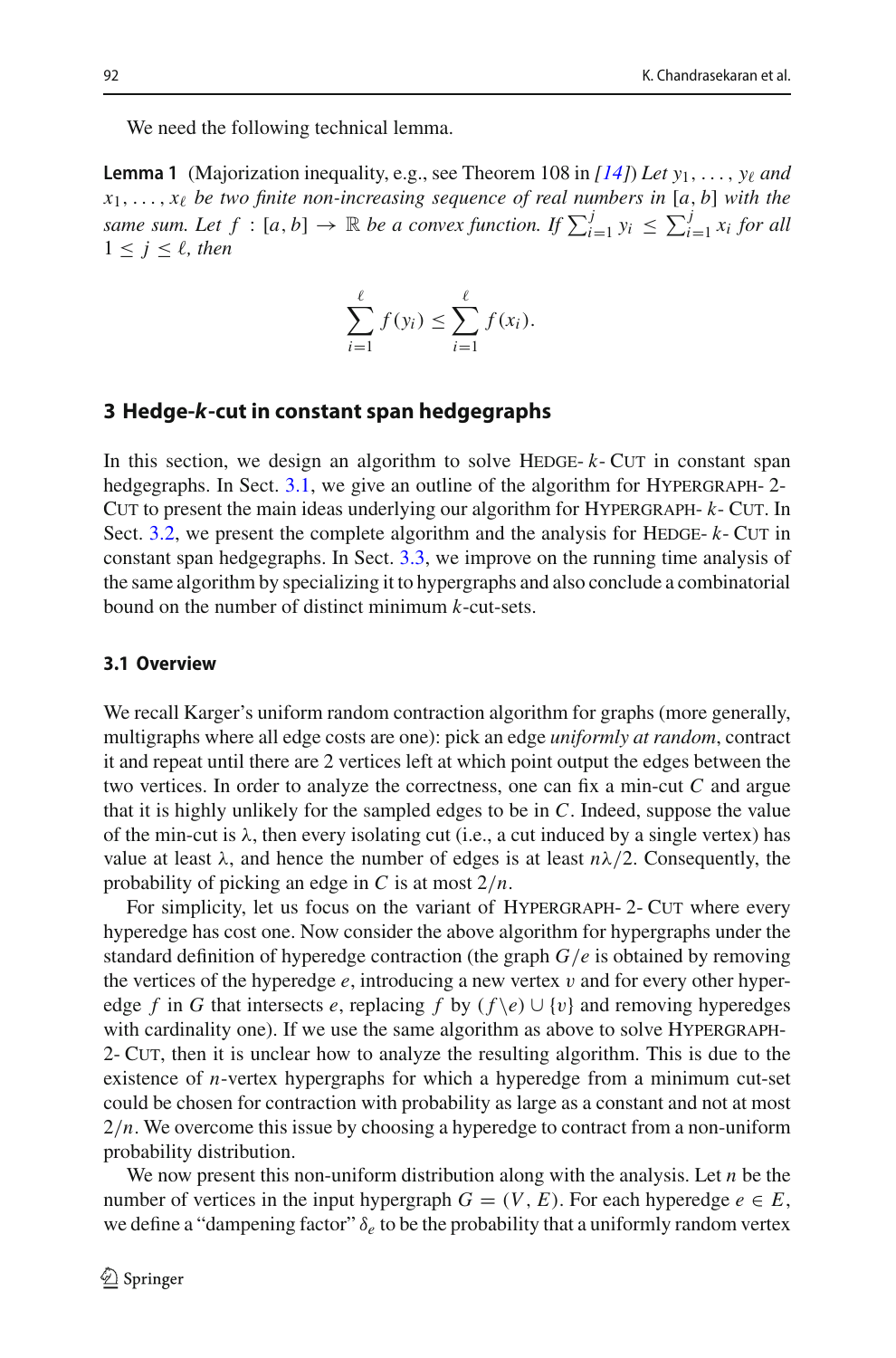from *V* does *not* belong to *e*. We recall that  $r(e)$  denotes the rank of a hyperedge *e*. Thus,

$$
\delta_e = \frac{n - r(e)}{n}.
$$

We note that  $\delta_e = 0$  implies that *e* contains every vertex in the graph and hence is in every cut. Our algorithm for Hypergraph- 2- Cut is the following: pick a hyperedge *e* with probability proportional to  $\delta_e$ , contract and repeat until either (i) the number of vertices is at most 4 in which case, output all optimum solutions in the constant-sized current hypergraph or (ii) the dampening factor of all hyperedges is zero in which case, output all hyperedges in the current graph. The running time of the algorithm is polynomial as contraction and updating the dampening factors can be implemented in polynomial-time.

In order to analyze the correctness probability of this algorithm, let us define

$$
q_n := \min_{\substack{G: n\text{-vertex hypergraph} \\ C^*: C^* \text{ is a min-cut-set in } G}} \Pr(\text{Algorithm outputs } C^* \text{ when executed on } G).
$$

We show that  $q_n \geq {n \choose 2}^{-1}$  by induction on *n*. For the base case, we consider  $n \leq 4$  and observe that the algorithm is correct with probability one on such *n*-vertex hypergraphs. For the induction step, let  $n > 4$ . Fix a *n*-vertex hypergraph  $G = (V, E)$  and a min-cutset  $C^*$  in *G* that together achieve the minimum for  $q_n$ . We may assume that there exists a hyperedge in *G* whose dampening factor is non-zero as otherwise, all hyperedges are in every cut and hence, the output is in fact an optimum and consequently, the correctness probability is one. Now, the probability that the algorithm returns *C*∗ when executed on *G* is at least the probability of choosing a hyperedge  $e \in E\setminus C^*$ , contracting it and succeeding on the remaining hypergraph. The number of vertices in the hypergraph after contracting *e* is  $n - r(e) + 1$ . Let  $p_e$  be the probability of contracting *e* at this step. Hence,

$$
q_n \geq \sum_{e \in E \setminus C^*} p_e q_{n-r(e)+1} = \frac{1}{\sum_{f \in E} \delta_f} \cdot \sum_{e \in E \setminus C^*} \delta_e q_{n-r(e)+1}.
$$

Now, consider a hyperedge  $e \in E \backslash C^*$ . We have  $n - r(e) \geq 1$  for otherwise the hyperedge *e* is in every cut and would be in  $C^*$ . Moreover,  $r(e) > 2$  since our current hypergraph never contains a hyperedge with cardinality one. Thus,  $n-r(e)+1 \leq n-1$ . By the inductive hypothesis, we have  $q_{n-r(e)+1} \geq {n-r(e)+1 \choose 2}^{-1}$ . Hence,

$$
\delta_e q_{n-r(e)+1} \ge \frac{n-r(e)}{n} \cdot \frac{1}{\binom{n-r(e)+1}{2}} = \frac{2}{n(n-r(e)+1)} \ge \frac{2}{n(n-1)} = \frac{1}{\binom{n}{2}}
$$

 $\mathcal{D}$  Springer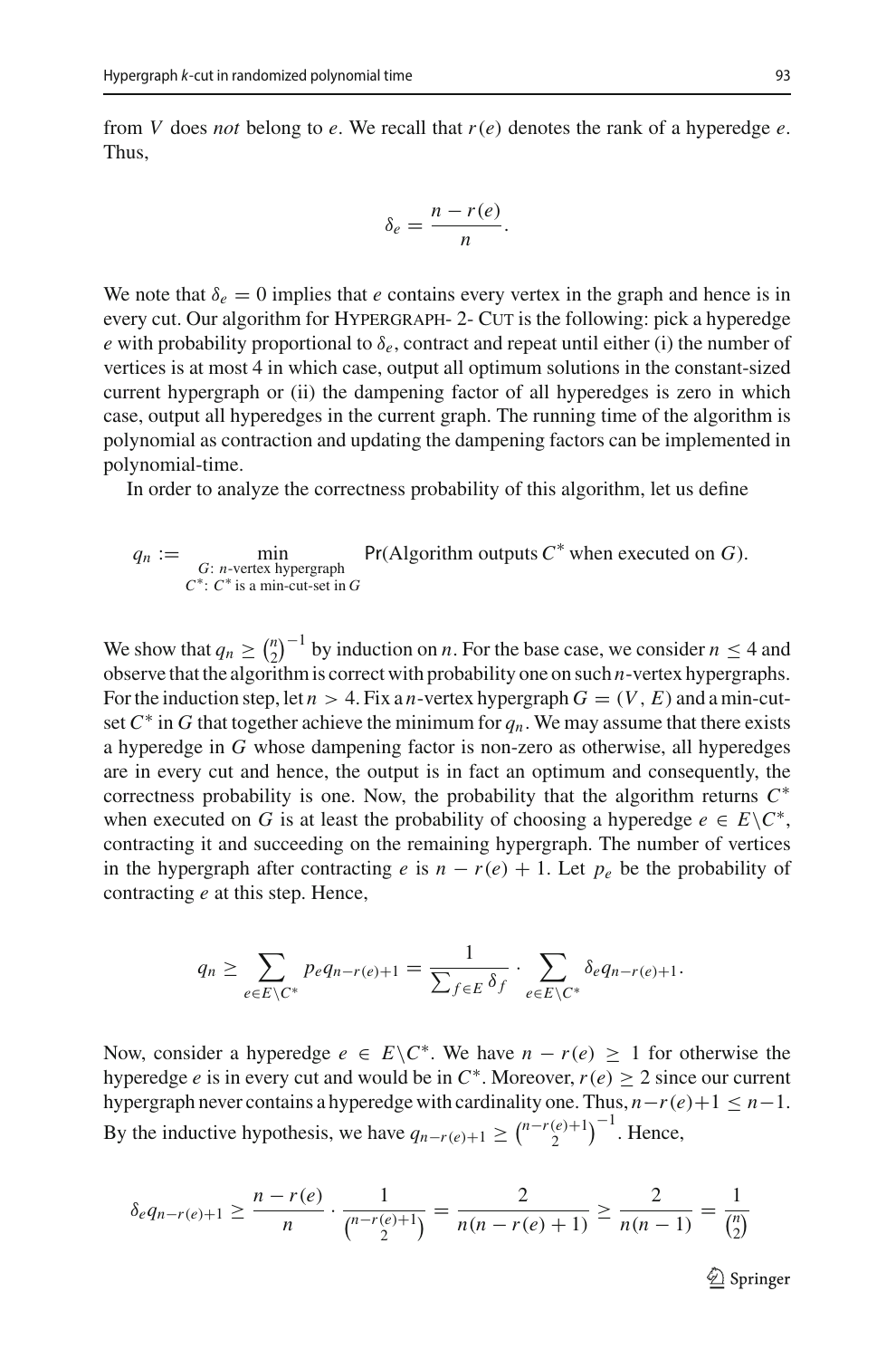and consequently,

$$
q_n \ge \frac{1}{\sum_{f \in E} \delta_f} \sum_{e \in E \setminus C^*} \frac{1}{\binom{n}{2}} = \frac{1}{\binom{n}{2}} \cdot \frac{|E \setminus C^*|}{\sum_{f \in E} \delta_f}.
$$

It remains to argue that  $|E\setminus C^*| \geq \sum_{f \in E} \delta_f$ . By rewriting the inequality, it suffices to show that the cardinality  $|C^*|$  of a min-cut-set is at most  $|E| - \sum_{f \in E} \delta_f$ . We will show this by an averaging argument. Consider the size of the set  $F_v$  of hyperedges containing a vertex v. Since  $F_v$  is a cut (as it isolates the vertex v), the cardinality  $|C^*|$ of a min-cut-set is at most  $|F_v|$  for every  $v \in V$ . Now, consider  $F_v$  when v is chosen uniformly. We have

$$
|C^*| \leq \mathbb{E}_{v \in V}(|F_v|) = \sum_{f \in E} Pr_{v \in V}(v \in f)
$$
  
= 
$$
\sum_{f \in E} (1 - \delta_f)
$$
 (by the definition of  $\delta_f$ )  
= 
$$
|E| - \sum_{f \in E} \delta_f.
$$

This completes the proof that the algorithm succeeds with probability at least  $\binom{n}{2}^{-1}$ . Executing it  $O(n^2 \log n)$  times and returning the best answer among all executions gives an optimum solution with high probability. Our algorithm for Hypergraph- *k*-CUT and for HEDGE- $k$ - CUT in constant span hedgegraphs extends the above algorithm by a careful generalization of the dampening factor.

#### <span id="page-9-0"></span>**3.2 The contraction algorithm**

For ease of description and analysis, we will focus on the minimum cardinality variant of Hedge- *k*- Cut, i.e., when all hedges have cost one. We will specify how to adapt it to solve the minimum cost variant at the end of the section. We will present an algorithm that outputs a particular minimum hedge *k*-cut-set with inverse polynomial probability. Hence, returning a hedge *k*-cut-set with minimum value among the ones output by polynomially many executions of the contraction algorithm will indeed find a minimum hedge *k*-cut-set with constant probability. For the purpose of Hyper-GRAPH-  $k$ - CUT, the reader should consider  $s = 1$  in the following algorithm and analysis (with the standard notion of hyperedge contraction).

Let *n* be the number of vertices in the input hedgegraph  $G = (V, E)$ . For a hedge  $e \in E$ , we recall that  $r(e)$  is the number of vertices incident to the edges in *e* and define

$$
\delta_e := \frac{\binom{n-r(e)}{k-1}}{\binom{n}{k-1}}.
$$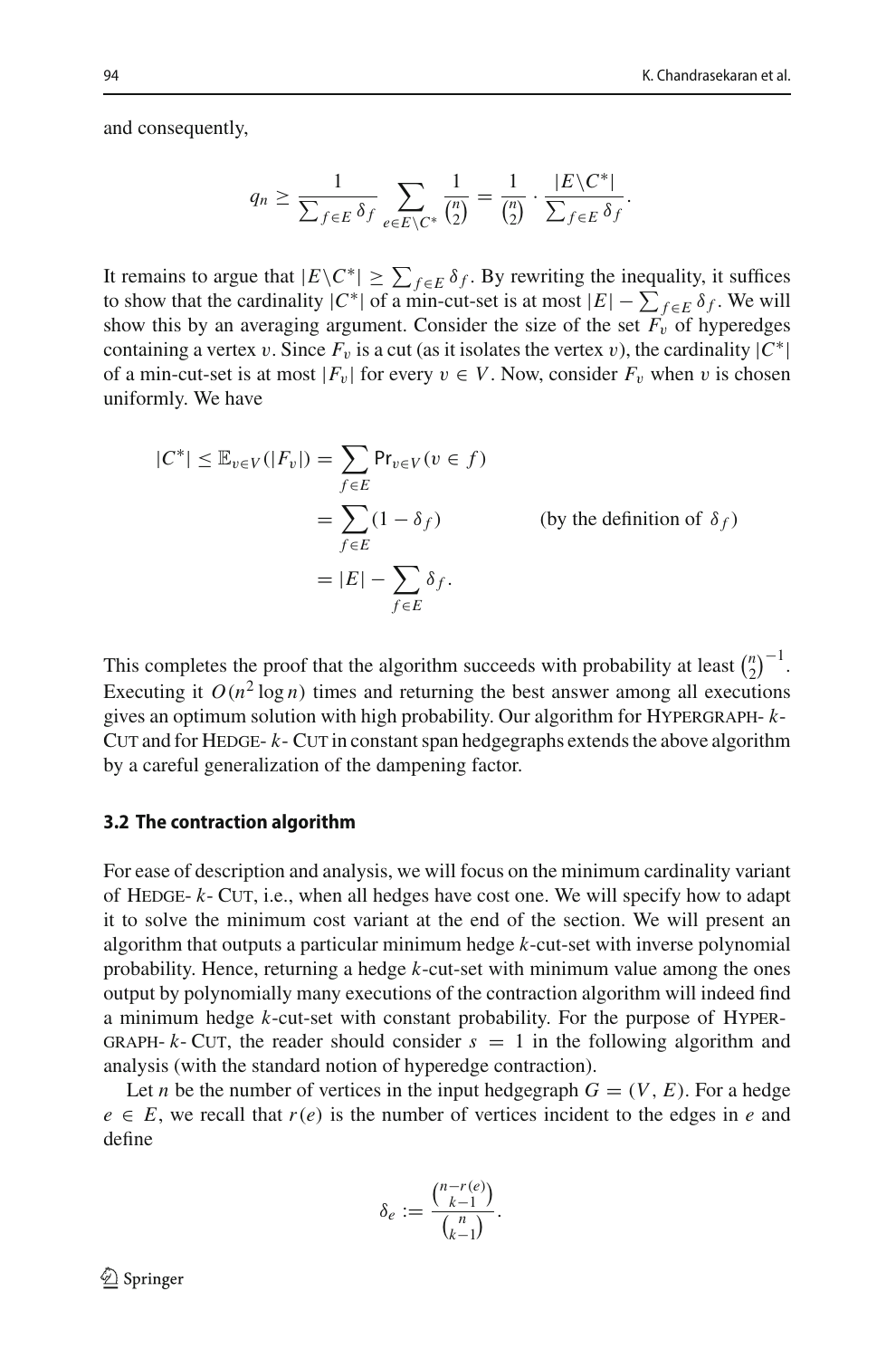$HEDGE-k-CUT(G)$ : **Input:** Hedgegraph  $G = (V, E)$  with span s  $n \leftarrow |V|$  $\mathcal{C} \leftarrow \{E\}$   $\langle\langle \mathcal{C} \rangle$  is the list of candidates) repeat: if  $n \leq 2(k-1)(s+1)$ add all minimum hedge  $k$ -cut-sets in  $G$  by a brute-force search to  $C$ break for  $e \in E$  such that  $\delta_e = 0$  and  $|V(G/e)| \geq k$ : add all minimum hedge k-cut-sets in  $G/e$  by a brute-force search to C if  $\sum_{e \in E} \delta_e = 0$ break Sample an edge e in G with probability proportional to  $\delta_e$  $G \leftarrow G/e$  $n \leftarrow |V(G)|$ update  $\delta_e$  for every hedge e in the contracted graph G Output all hedge k-cut-sets with minimum value among the ones in  $\mathcal C$ 

<span id="page-10-0"></span>**Fig. 1** Contraction algorithm for constant span hedgegraphs

As per the convention established in the preliminaries, we emphasize that  $\delta_e = 0$  if  $n - r(e) < k - 1$ . Our contraction algorithm will pick a hedge *e* with probability proportional to  $\delta_e$ , contract it, update the values of  $\delta_e$  based on the new number of vertices and  $r(e)$  for every  $e \in E$  and repeat until the number of vertices is small. When the number of vertices is at most a constant, we do a brute-force search. We emphasize that our brute-force search outputs all minimum hedge *k*-cut-sets in the hedgegraph with constant number of vertices. We do this for the purposes of convenience in the correctness analysis.

We note that a hedge *e* is present in every hedge *k*-cut-set of *G* if and only if  $|V(G/e)| < k$ . We recall that  $|V(G/e)| = n - r(e) + s(e)$ . Hence, if a hedge *e* is present in every hedge *k*-cut-set, then  $n - r(e) + 1 \le n - r(e) + s(e) < k$  and consequently,  $\delta_e = 0$ . Thus, our algorithm will never contract hedges that are present in every hedge *k*-cut-set. The algorithm is described in Fig. [1.](#page-10-0)

We now analyze the correctness probability of the contraction algorithm. The following lemma shows a lower bound on the number of hedges in *G* as a function of the minimum hedge *k*-cut-set value.

<span id="page-10-1"></span>**Lemma 2** Let  $G = (V, E)$  be a hedgegraph with  $m := |E|$  and  $\lambda$  being the minimum *hedge k-cut-set value. Then,*

$$
m - \lambda \geq \sum_{e \in E} \delta_e.
$$

*Proof* We will prove the lemma by exhibiting an upper bound on  $\lambda$  by the probabilistic method. Let *W* be a subset of  $k - 1$  vertices chosen uniformly at random among all subset of vertices of size  $k - 1$ . Now consider the  $k$ -partition of the vertex set given by *P* := {{v}|v ∈ *W*}∪{*V*\*W*}. We claim that the expected value of the hedge *k*-cut-set given by  $P$  is  $m - \sum_{e \in E} \delta_e$  and hence  $\lambda \leq m - \sum_{e \in E} \delta_e$ .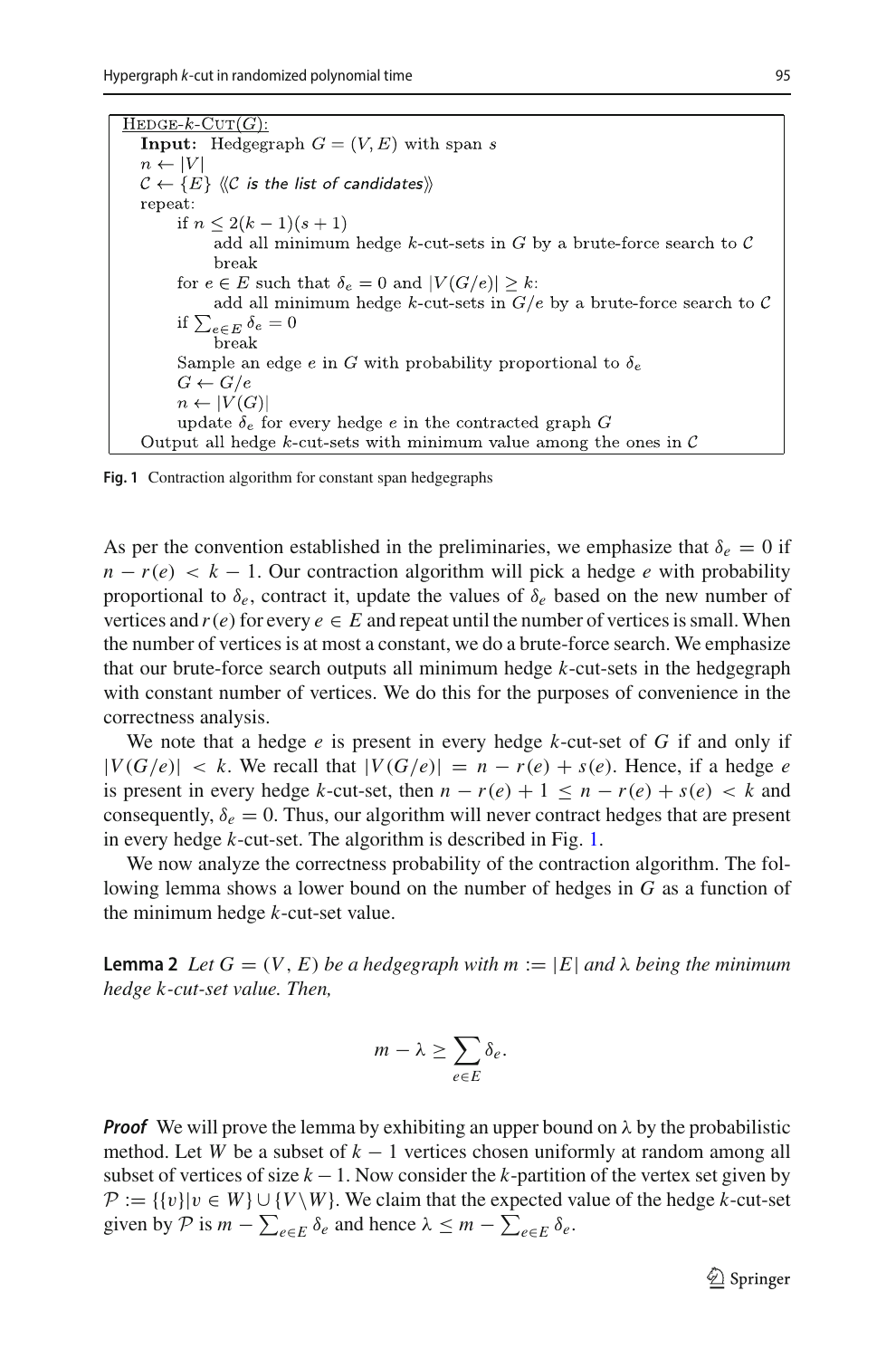We now prove the claim. Let *e* be a hedge in *G*. The probability that *e* does not cross  $\mathcal{P}$  is  $\binom{n-r(e)}{k-1}$  / $\binom{n}{k-1} = \delta_e$ . Thus, the probability that *e* contributes to the hedge *k*-cut-set  $\mathcal{P}$  is  $1 - \delta_e$ . The claim follows by linearity of expectation.

We need the following combinatorial statement.

**Lemma 3** *Suppose n* > 2( $k-1$ )( $s+1$ )*. Then, for every hedge e with r*( $e$ ) ∈ {2, ..., *n*−  $k + 1$ *}, we have* 

<span id="page-11-1"></span>
$$
\delta_e \binom{n - r(e) + s(e)}{(k - 1)(s + 1)}^{-1} \ge \binom{n}{(k - 1)(s + 1)}^{-1}.
$$

*Proof* If  $n - r(e) + s(e) < (k-1)(s+1)$ , then  $\binom{n - r(e) + s(e)}{(k-1)(s+1)}^{-1} = 1$  using the convention fixed at the beginning of Sect. [2.](#page-6-0) Since  $r(e) \le n - k + 1$ , we have  $\binom{n - r(e)}{k-1} \ge 1$ . Thus,

$$
\delta_e = {n - r(e) \choose k - 1} {n \choose k - 1}^{-1}
$$

$$
\geq {n \choose k - 1}^{-1}
$$

$$
\geq {n \choose (k - 1)(s + 1)}^{-1}
$$

since  $n > 2(k-1)(s+1)$  and  $s > 1$ .

For the rest of the proof, we will assume that  $n - r(e) + s(e) \ge (k - 1)(s + 1)$ . We now note that the binomial in the LHS of the lemma is well-defined and non-zero. For notational convenience, let  $t = (k - 1)(s + 1)$ . Then we need to show that

$$
\delta_e \binom{n - r(e) + s(e)}{t}^{-1} \ge \binom{n}{t}^{-1}.\tag{1}
$$

We distinguish two cases based on whether  $s + 1 \le r(e)$  or  $r(e) \le s$ .

**Case 1:** Suppose  $s + 1 \le r(e)$ . We recall that  $s \ge 1$ . Since  $s(e) \le s$ , we have

$$
\delta_e \binom{n - r(e) + s(e)}{t}^{-1} \ge \delta_e \binom{n - r(e) + s}{t}^{-1}.
$$

Let  $x = r(e)$ . Then it suffices to show that

<span id="page-11-0"></span>
$$
\binom{n-x}{k-1}\binom{n}{k-1}^{-1}\binom{n-x+s}{t}^{-1} \ge \binom{n}{t}^{-1}.\tag{2}
$$

 $\mathcal{D}$  Springer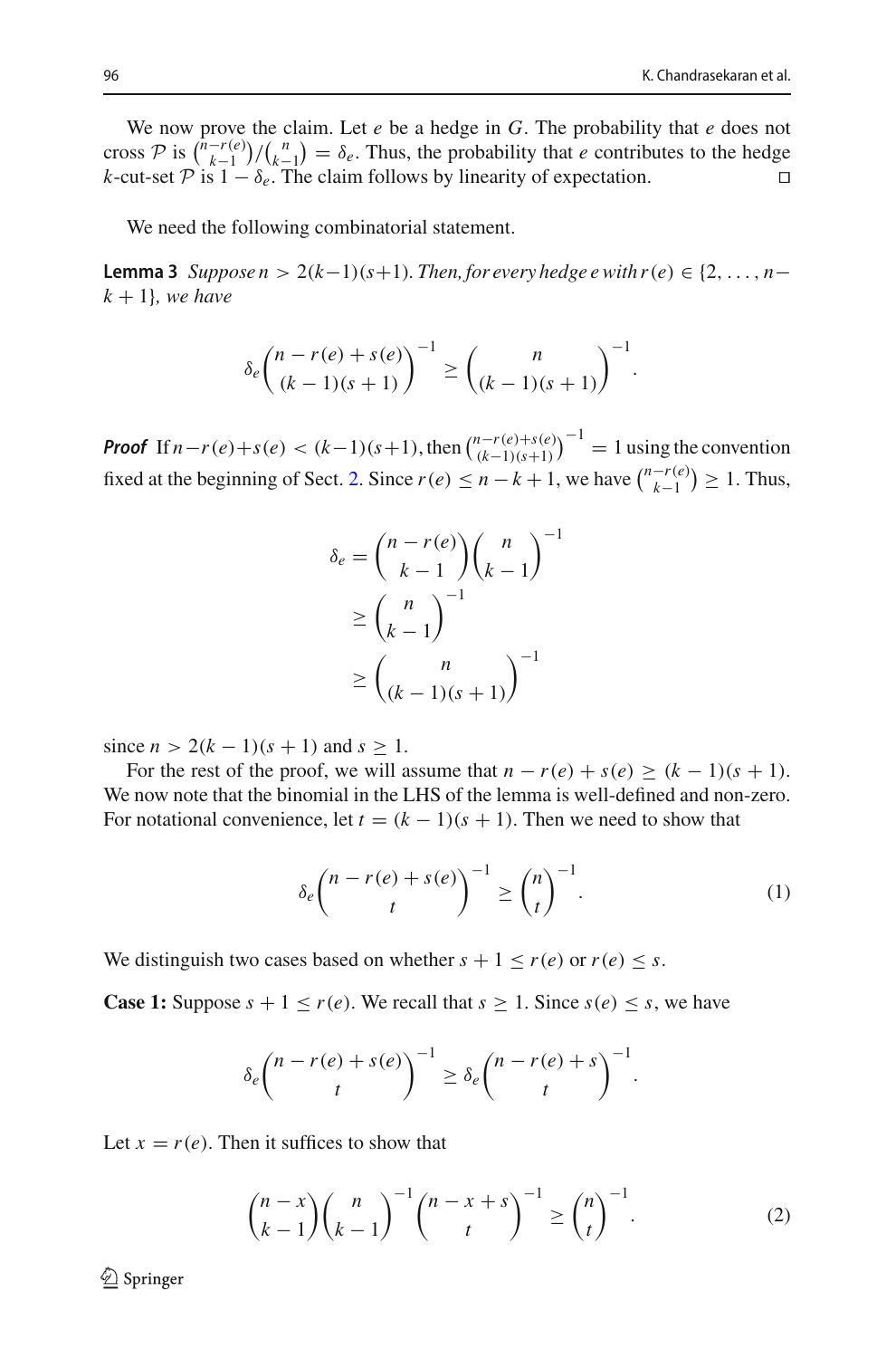Consider the LHS of [\(2\)](#page-11-0) as a function of *x*. There exists a constant  $C_{n,k,s}$  (that depends on *n*, *k* and *s*) using which the LHS can be written as

LHS(x) = 
$$
C_{n,k,s} \frac{(n-x)!(n-x+s-t)!}{(n-x-k+1)!(n-x+s)!}
$$
  
\n=  $C_{n,k,s} \frac{(n-x+s-t)!}{(n-x-k+1)! \prod_{i=1}^{s} (n-x+i)}$   
\n=  $C_{n,k,s} \left( \frac{1}{\prod_{i=k-1}^{t-s-1} (n-x-i)} \right) \left( \frac{1}{\prod_{i=1}^{s} (n-x+i)} \right).$ 

The last equation follows since  $t = (k-1)(s+1)$ , and hence  $k-1 \le t-s$ . From the above expression, we have that  $LHS(x)$  is an increasing function of x. Thus we only need to show inequality  $(2)$  when x is the minimum value in the domain of interest, i.e.,  $x = r(e) = s + 1$ . Hence, it suffices to show that

<span id="page-12-0"></span>
$$
\binom{n-s-1}{k-1}\binom{n}{k-1}^{-1}\binom{n-1}{t}^{-1}\binom{n}{t}\geq 1.\tag{3}
$$

To show the above, we write out the LHS of  $(3)$ :

LHS of (3) = 
$$
\frac{(n-s-1)!(n-k+1)!}{(n-s-k)!(n-1)!(n-t)}
$$

$$
= \frac{\prod_{i=s+1}^{s+k-1}(n-i)}{(n-t)\prod_{i=1}^{k-2}(n-i)}.
$$

In order to show that LHS of  $(3) \geq 1$  $(3) \geq 1$ , we need to show that the denominator is no greater than the numerator. Taking negative logarithm of both the denominator and the numerator, we only need to show that

<span id="page-12-1"></span>
$$
\sum_{i=s+1}^{s+k-1} (-\log(n-i)) \le \sum_{i=1}^{k-2} (-\log(n-i)) - \log(n-t). \tag{4}
$$

We recall that  $t = (k-1)(s+1)$ . We know that  $\sum_{i=s+1}^{s+k-1} (n-i) = (2n-2s-k)(k-1)$ 1)/2 =  $(n-t) + \sum_{i=1}^{k-2} (n-i)$  and  $\sum_{i=s+1}^{s+j} (n-i) < \sum_{i=1}^{j} (n-i)$  ∀ $j \in [k-2]$ . Since negative logarithm is a convex function, inequality  $(4)$  follows by applying Lemma [1](#page-7-2) using the choice  $\ell := k - 1$ ,  $y_i := n - s - i$ ,  $x_i := n - i$  for every  $i \in [k - 2]$  and *y*<sub>*k*−1</sub> := *n* − *s* − (*k* − 1),  $x_{k-1}$  := *n* − *t*.

**Case 2:** Suppose  $r(e) \leq s$ . By the assumptions of the lemma, we have  $r(e) \geq 2$  and hence  $s \ge 2$ . We recall that  $r(e)$  is the number of vertices incident to the edges in  *while*  $s(e)$  *is the number of connected components in the subgraph induced by the* edges in *e*. Hence,  $r(e) - s(e) \ge r(e)/2$ . Consequently, we have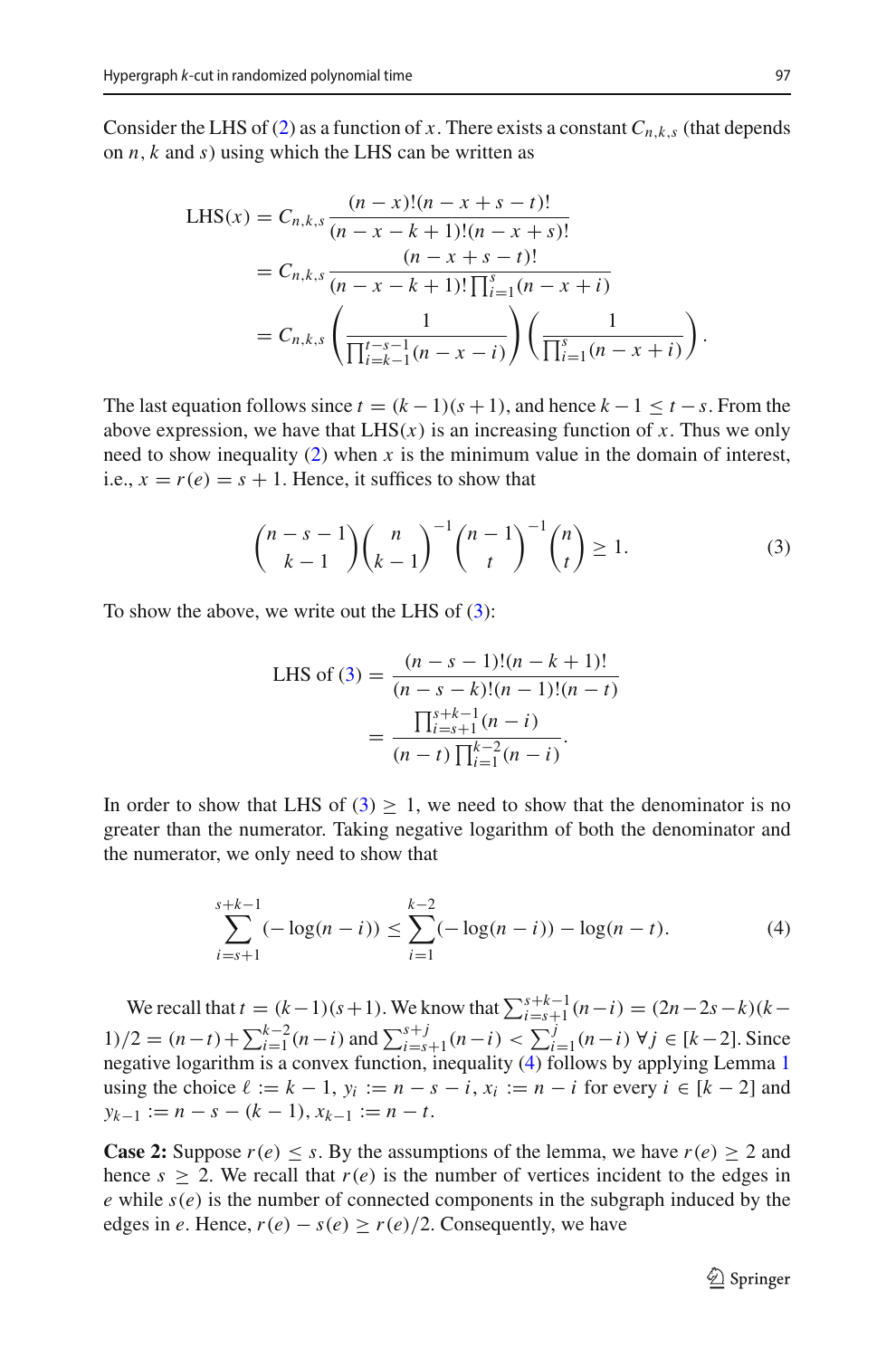$$
\delta_e \binom{n - r(e) + s(e)}{t}^{-1} \ge \delta_e \binom{n - r(e)/2}{t}^{-1}.
$$

Let  $x = r(e)$ . Then it suffices to show that

<span id="page-13-0"></span>
$$
\binom{n-x}{k-1}\binom{n}{k-1}^{-1}\binom{n-x/2}{t}^{-1} \ge \binom{n}{t}^{-1}.\tag{5}
$$

Proceeding similarly to the analysis in Case 1 above, we can show that the LHS of [\(5\)](#page-13-0) is an increasing function of *x*. Then we only need to show inequality [\(5\)](#page-13-0) for  $x = 2$ , i.e., we need to show that

<span id="page-13-1"></span>
$$
\binom{n-2}{k-1}\binom{n}{k-1}^{-1}\binom{n-1}{t}^{-1}\binom{n}{t} \ge 1.
$$
 (6)

Inequality [\(6\)](#page-13-1) is a special case of inequality [\(3\)](#page-12-0), which we have already proven in Case 1. This concludes our proof for the combinatorial statement.

<span id="page-13-2"></span>We now show a lower bound on the success probability of the algorithm.

**Theorem 5** *For an n-vertex input hedgegraph with span s, the contraction algorithm given in Fig.* [1](#page-10-0) *outputs any fixed minimum hedge k-cut-set with probability at least*

$$
\binom{n}{(k-1)(s+1)}^{-1}.
$$

*Moreover, for constant s, the contraction algorithm can be implemented to run in time O*(*nmM*)*, where m is the number of hedges in the input hedgegraph.*

*Proof* For a hedgegraph *H*, let  $O(H)$  denote the set of minimum *k*-cut-sets in *H*. For  $C \in \mathcal{O}(H)$ , let  $q(H, C)$  denote the probability that the algorithm executed on *H* outputs *C*. Let  $G_{n,s}$  be the set of *n*-vertex hedgegraphs with span at most *s*. We define

$$
q_n := \inf_{H \in \mathcal{G}_{n,s}} \min_{C \in \mathcal{O}(H)} q(H, C).
$$

We will prove by induction on *n* that  $q_n \geq {n \choose (k-1)(s+1)}^{-1}$ . Let  $G = (V, E) \in \mathcal{G}_n$ , with  $C \in \mathcal{O}(G)$ . Let us define  $m := |E|$  and  $\lambda := |C|$ . We recall that the span of a hedgegraph does not increase during the execution of the algorithm.

We first note that the algorithm will terminate in finite time. This is because either the number of vertices is strictly decreasing in each iteration and consequently, the  $\sum_{e \in E} \delta_e = 0$ . If *C* is in the list of candidates, it will be part of the output because it algorithm reaches the base case of  $n \leq 2(k-1)(s+1)$  or satisfies the condition is a minimum hedge *k*-cut-set. Therefore we just have to prove that *C* is in the list of candidates.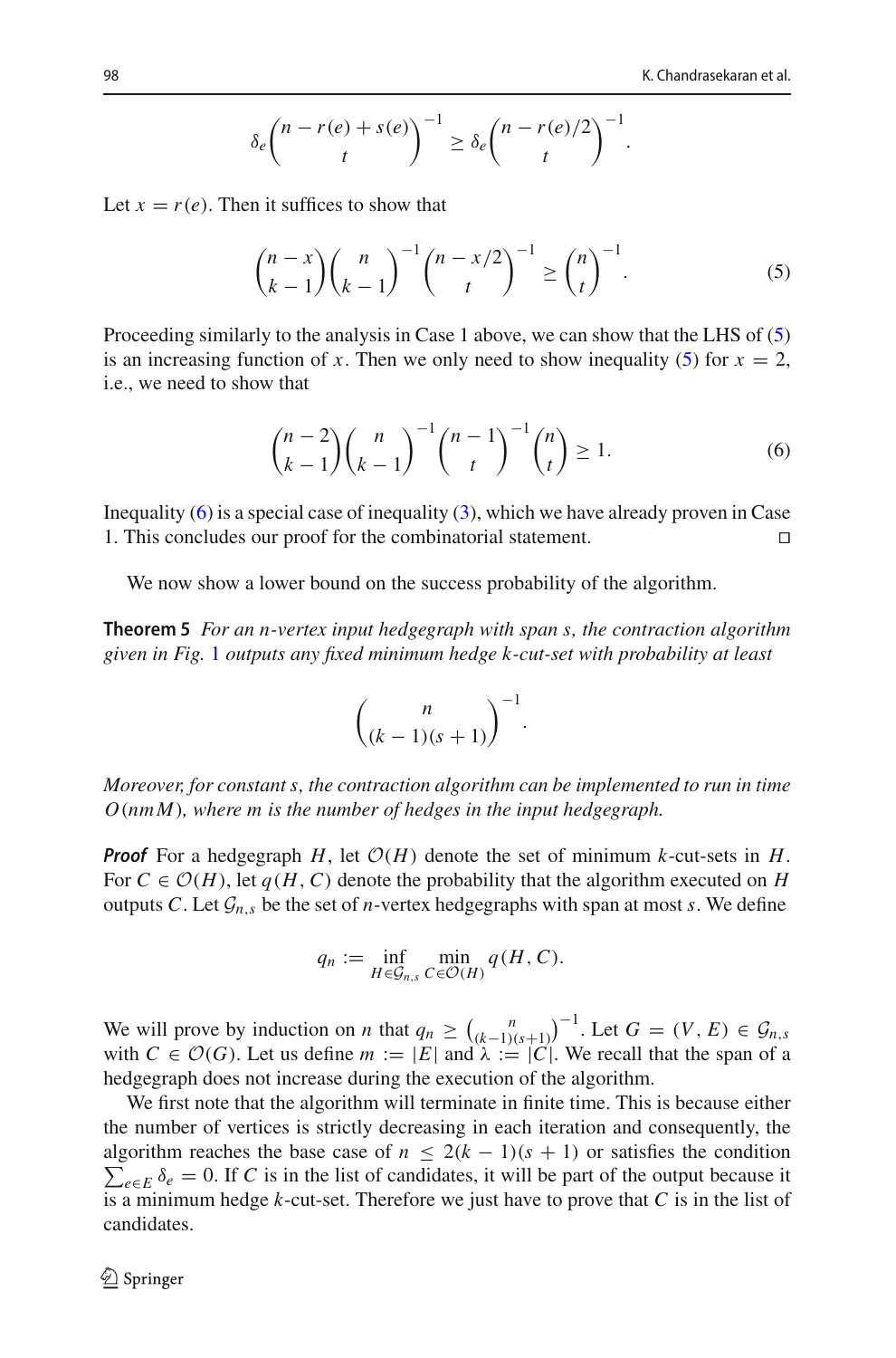To base the induction, we consider  $n \leq 2(k-1)(s+1)$ . For such *n*, we have  $q(G, C) = 1$  since the algorithm solves such instances exactly by a brute-force search and returns all minimum hedge *k*-cut-sets, hence  $q_n = 1$ .

We now show the induction step. We begin by addressing two easy cases: (i) Suppose  $\delta_e = 0$  for some hedge  $e \in E \backslash C$ . Since  $e \in E \backslash C$ , we know that contracting *e* does not destroy *C*, so *C* is still a minimum hedge *k*-cut-set in *G*/*e*. We also know that  $|V(G/e)| > k$ . This is because contracting any hedge f with  $|V(G/f)| < k$  would destroy all hedge *k*-cut-sets but *C* survives the contraction of *e*. Since  $\delta_e = 0$  and  $|V(G/e)| > k$ , the algorithm will add all minimum hedge *k*-cut-sets in  $G/e$  including *C* to the list of candidates, so  $q(G, C) = 1$ . (ii) Suppose  $C = E$ . Then, all hedges are present in every hedge *k*-cut-set. Therefore,  $\delta_e = 0$  for every hedge  $e \in E$ . So the algorithm executes only one iteration of the outer loop and will go to the last step. Since all hedges are present in every hedge *k*-cut-set, contracting any hedge  $e \in E$  will destroy all hedge *k*-cut-sets. Consequently, the algorithm will not find any candidate other than *E* and the final step will correctly return all hedges in *G* since the initialized list contains *E* as a candidate. Hence,  $q(G, C) = 1$ .

Thus, we may assume that (i)  $n > 2(k-1)(s+1)$ , (ii)  $\delta_e > 0$  for all  $e \in$ *E* \*C*, and (iii) *E* \*C*  $\neq$  Ø. In particular, (ii) and (iii) imply that  $\sum_{e \in E} \delta_e > 0$ . Let  $p_e := \delta_e / \sum_{e \in E} \delta_e$  for every  $e \in E$ . We note that  $(p_e)_{e \in E}$  is a probability distribution supported on the hedges because  $p_e \ge 0$  for each  $e \in E$  and  $\sum_{e \in E} p_e = 1$ . The algorithm picks a hedge *e* to contract according to the distribution defined by  $(p_e)_{e \in E}$ . We note that since  $\sum_{e \in E} \delta_e > 0$ , we have  $\delta_e > 0$  for some  $e \in E$  and thus, the algorithm will contract some hedge.

The algorithm executed on *G* outputs *C* if the hedge *e* that it contracts is in  $E\setminus C$ and the algorithm executed on the contracted hedgegraph *G*/*e* outputs *C*. Consider then such  $e \in E \backslash C$ . The hedgegraph  $G/e$  has  $n - r(e) + s(e) < n$  vertices and clearly, the span of *G*/*e* is at most *s* and hence  $G/e \in \mathcal{G}_{n-r(e)+s(e),s}$ . Furthermore, the *k*-cut-set *C* is still a minimum hedge *k*-cut-set in  $G/e$  and hence  $C \in \mathcal{O}(G/e)$ . Thus, *q*(*G*/*e*, *C*) ≥  $q_{n-r(e)+s(e)}$  by definition. Thus, we have

$$
q(G, C) \ge \sum_{e \in E \setminus C} p_e \cdot q(G/e, C)
$$
  
\n
$$
\ge \sum_{e \in E \setminus C} p_e \cdot q_{n-r(e)+s(e)}
$$
  
\n
$$
= \frac{1}{\sum_{e \in E} \delta_e} \sum_{e \in E \setminus C} \delta_e \cdot q_{n-r(e)+s(e)}
$$
  
\n
$$
\ge \frac{1}{\sum_{e \in E} \delta_e} \sum_{e \in E \setminus C} \delta_e \cdot {n-r(e) + s(e) \choose (k-1)(s+1)}^{-1}.
$$
 (by induction hypothesis)

For every  $e \in E \backslash C$ , we know that  $\delta_e > 0$ , which implies that  $n - r(e) \geq k - 1$  by definition of  $\delta_e$ . Moreover, by the assumption on *G*, we have that  $n > 2(k-1)(s+1)$ . Hence, by Lemma [3,](#page-11-1) for every hedge  $e \in E \backslash C$ , we have

 $\mathcal{D}$  Springer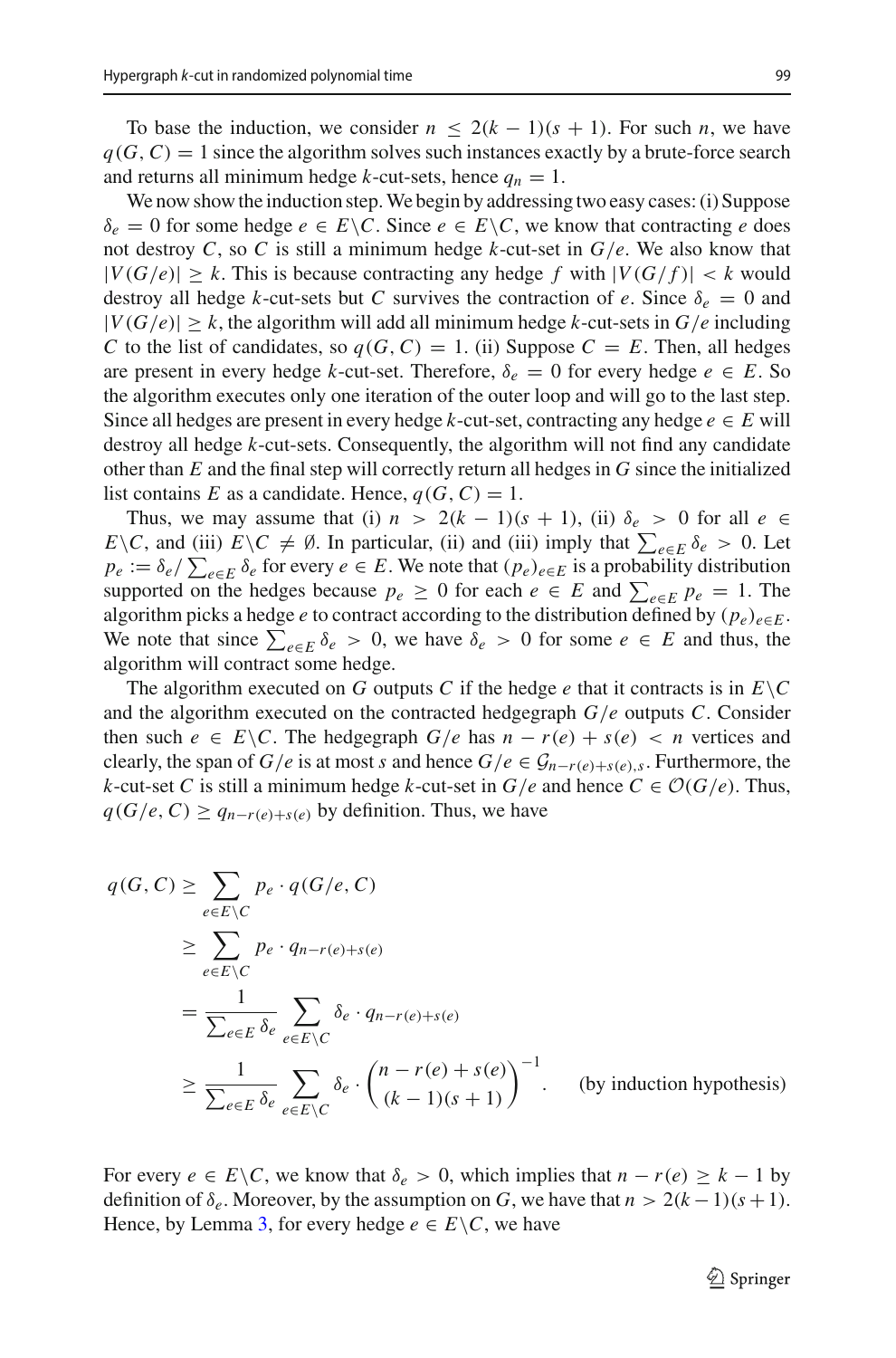$$
\delta_e \cdot \binom{n - r(e) + s(e)}{(k-1)(s+1)}^{-1} \ge \binom{n}{(k-1)(s+1)}^{-1}.
$$

Substituting this in the previously derived lower bound for  $q(G, C)$ , we have

$$
q(G, C) \ge \frac{1}{\sum_{e \in E} \delta_e} \sum_{e \in E \setminus C} {n \choose (k-1)(s+1)}^{-1}
$$
  
= 
$$
\frac{m - \lambda}{\sum_{e \in E} \delta_e} {n \choose (k-1)(s+1)}^{-1}
$$
 (since  $|C| = \lambda$  and  $|E| = m$ )  

$$
\ge {n \choose (k-1)(s+1)}^{-1}
$$
 (by Lemma 2)

In all cases, we have shown that  $q(G, C) \geq {n \choose (k-1)(s+1)}^{-1}$  for an arbitrary  $G \in \mathcal{G}_{n,s}$ and an arbitrary  $C \in \mathcal{O}(G)$ . Therefore, we have

$$
q_n = \inf_{H \in \mathcal{G}_{n,s}} \min_{C \in \mathcal{O}(H)} q(H, C) \ge \binom{n}{(k-1)(s+1)}^{-1}.
$$

This concludes our proof of the correctness probability by induction.

We now analyze the running time of the contraction algorithm. A hedge contraction operation takes  $O(M)$  time: To contract a hedge  $e$ , we construct a table of all vertices. For each vertex, we store the corresponding vertex after contraction. The second step is contraction. We process every hedge and mark a vertex if it needs to be merged. If so, we also mark which vertex it merges to. Marking vertices takes  $O(1)$  time per vertex encountered in a hedge as we only need to check the table. Therefore, marking vertices in all hedges takes  $O(M)$  time in total. Then, we replace all the marked vertices with the new vertices and update the hedges accordingly in  $O(M)$  time. Hence the contraction operation can be implemented to run in  $O(M)$  time.

We analyze the running time of one iteration of the loop. The brute-force operation when  $n \le 2(k-1)(s+1)$  takes  $O(Mk^{2(k-1)(s+1)}) = O(M)$  time. The for-loop applies at most  $O(m)$  contractions. Each contraction takes  $O(M)$  time and each brute-force search for minimum hedge-*k*-cut-set takes  $O(Mk^{k+s}) = O(M)$  time. Hence the forloop runs in time  $O(mM)$ . Verifying if  $\sum_{e \in E} \delta_e = 0$  can be done in  $O(m)$  time. Picking a random hedge given a probability distribution on the hedges takes  $O(m)$ time. The last step contracts and updates the  $\delta_e$  values. Contraction takes  $O(M)$  time. In order to update the  $\delta_e$  values, we can precompute  $\binom{a}{k-1}$  for all  $k-1 \le a \le n$ in  $O(n(k-1)) = O(n)$  arithmetic operations. After every contraction, we can thus update  $\delta_e$  for each *e* in constant time using the table. Now, we can compute  $\sum_{e \in E} \delta_e$ in  $O(|E|) = O(m)$  time. With these values, the probability  $p_e$  for all  $e \in E$  can be found in  $O(m)$  time. Hence, the total running time of one iteration is  $O(mM)$ .

Since the number of vertices strictly decreases after each contraction, the total number of iterations is at most *n*. By the above discussion, the contraction algorithm can be implemented to run in  $O(nmM)$  time. We mention that the bottleneck of the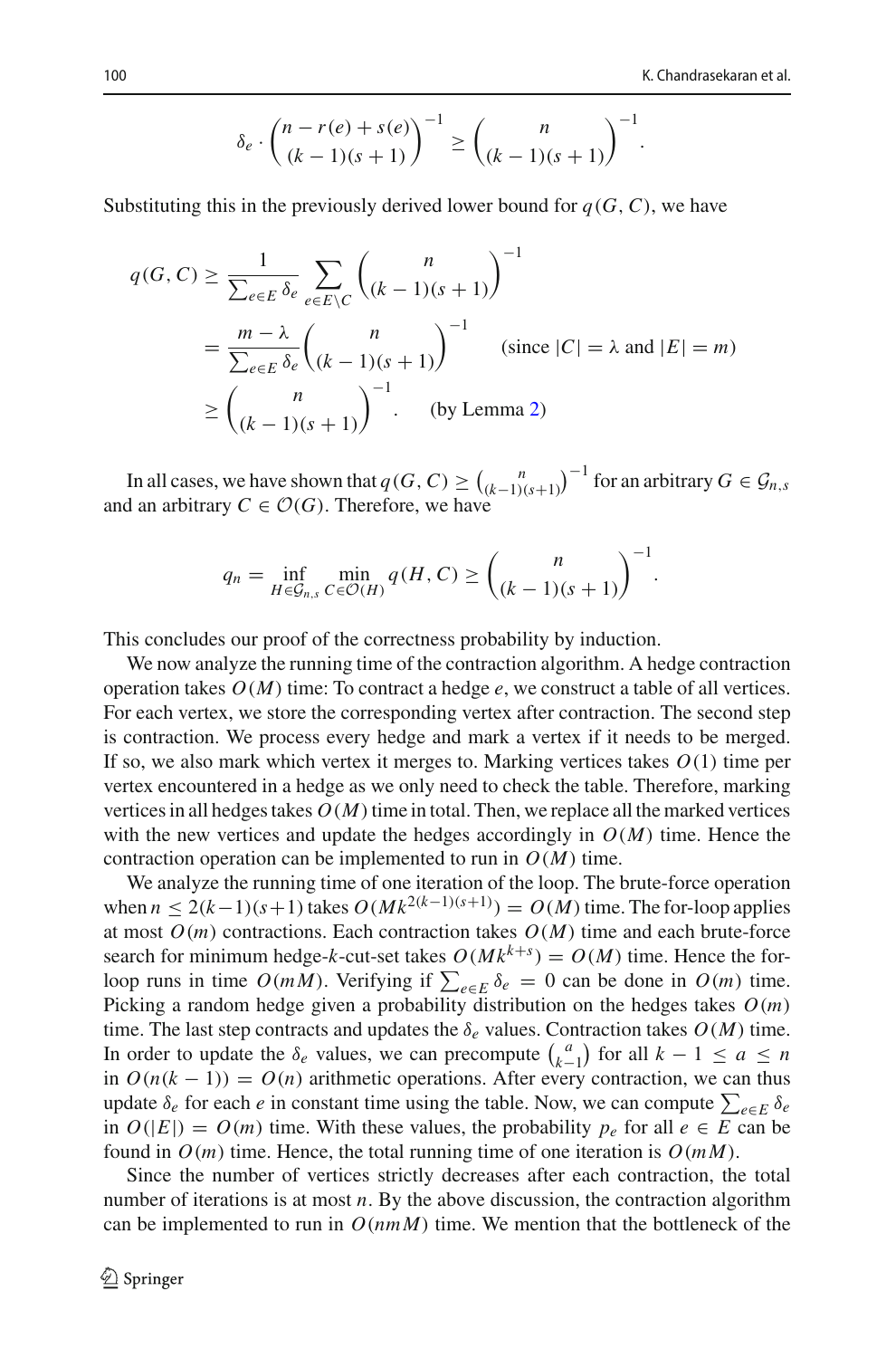algorithm is the for-loop. If the for-loop is never executed, then the running time is  $O(nM)$ .

Theorem [1](#page-3-0) follows from Theorem [5](#page-13-2) by executing the contraction algorithm

$$
\binom{n}{(k-1)(s+1)}\log n
$$

<span id="page-16-1"></span>times and outputting a hedge *k*-cut-set with the minimum value among all executions.

*Remark 1* The contraction algorithm can be adapted to solve the minimum cost variant, where each hedge  $e$  has cost  $c(e)$ , and the goal is to find a subset of hedges of minimum total cost to remove so that the underlying graph has at least *k* connected components. In this case, we set  $\delta_e := c(e) \binom{n-r(e)}{k-1} / \binom{n}{k-1}$  and run the same contraction algorithm as above. The correctness and running time arguments are analogous to the one in Theorem [5](#page-13-2) and we avoid repeating in the interests of brevity.

#### <span id="page-16-0"></span>**3.3 Contraction algorithm for HYPERGRAPH-***k***-CUT**

We next focus on the special case of HYPERGRAPH-  $k$ - CUT. We restate and prove Theorem [2.](#page-3-1)

**Theorem** [2](#page-3-1) *There exists a randomized algorithm to solve* Hypergraph- *k*- Cut *that runs in time O*( $Mn^{2k-1}$  log *n*) *and succeeds with probability at least*  $1 - 1/n$ .

*Proof* We will show that a hypergraph can be transformed to a hedgegraph with span one without changing the value of a minimum *k*-cut-set. By Theorem [1,](#page-3-0) such a transformation immediately gives a randomized polynomial time algorithm to solve HYPERGRAPH- *k*- CUT that runs in time  $O(mMn^{2(k-1)} \log n)$  and succeeds with probability at least  $1 - 1/n$ . We discuss the running time improvement after showing the transformation. This transformation was also mentioned in [\[9](#page-27-12)] to show that HYPERGRAPH- 2- CUT is a special case of HEDGE- 2- CUT.

Let  $G = (V, E)$  be an input hypergraph. We construct a hedgegraph  $H = (V, E'),$ where  $E'$  is obtained as follows: for every hyperedge  $e \in E$ , fix an arbitrary vertex *v* ∈ *e* and introduce a hedge  $e' \text{ } \in E'$  consisting of edges  $\{v, u\}$  for all  $u \in e - \{v\}$ with the cost of  $e'$  being the same as the cost of  $e$ . Thus, the subgraph induced by the edges in  $e'$ , i.e.,  $G[e']$ , is a star centered at v that is adjacent to all the vertices in  $e$  and hence has span one. We emphasize that the constructed hedges are disjoint, i.e., if an edge appears in  $\ell$  constructed hedges, then the underlying graph has  $\ell$  copies of the edge with each copy being present in one of the hedges.

We now show that the value of any minimum *k*-cut-set is preserved by this transformation.We recall that a minimum*k*-cut-set in a hypergraph/hedgegraph corresponds to a set of hyperedges/hedges crossing some partition of the vertex set into *k* non-empty parts. Let  $\{V_1, \ldots, V_k\}$  denote a partitioning of the vertex set *V* into *k* non-empty parts. We claim that a hyperedge *e* crosses the partition  $\{V_1, \ldots, V_k\}$  in the hypergraph *G* if and only if the corresponding hedge  $e'$  crosses the partition  $\{V_1, \ldots, V_k\}$ in the hedgegraph *H*. Suppose  $e'$  crosses the partition  $\{V_1, \ldots, V_k\}$  in the hedgegraph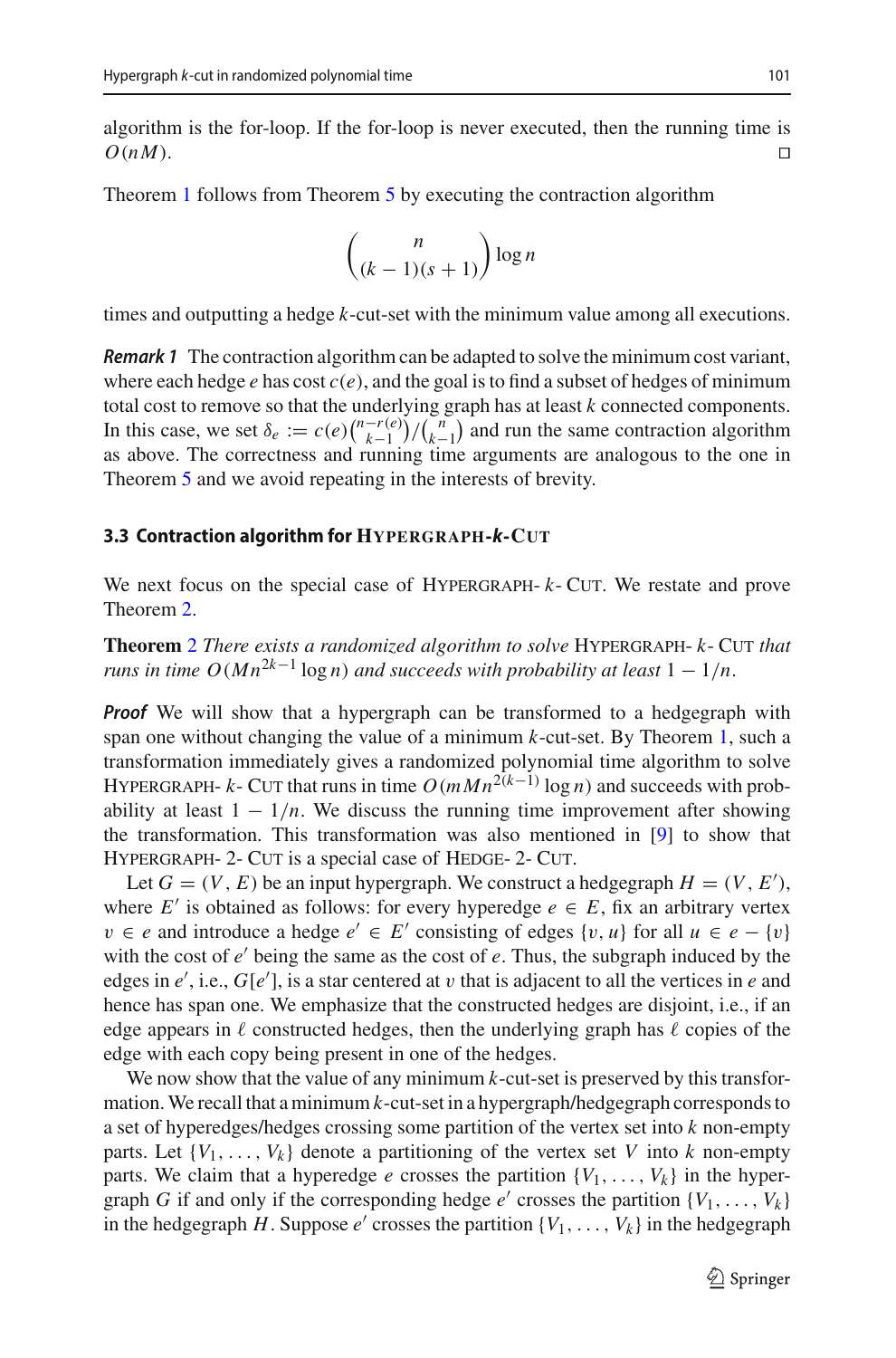*H*. Consider the center vertex v of  $e'$ . Without loss of generality, let  $v \in V_1$ . Then there exists a vertex  $u \in e' \cap V_j$  for some  $j \in [k] \setminus \{1\}$ . Now  $u, v \in e$ , and hence *e* crosses  $\{V_1, \ldots, V_k\}$  in the hypergraph *G*. On the other hand, suppose *e* crosses the partition  $\{V_1, \ldots, V_k\}$  in the hypergraph *G*. Consider the center vertex v of the star corresponding to *e'*. Without loss of generality, let  $v \in V_1$  and suppose *e* intersects  $V_1$ and *V<sub>i</sub>* for some  $j \in [k] \setminus \{1\}$ . Let  $u \in V_j \cap e$ . Then  $v \in V_1$  while  $u \in V_j$  and hence  $e'$  crosses  $\{V_1, \ldots, V_k\}$  in the hedgegraph *H*.

We now prove the improved running time bound. We obtain the improvement by showing that the algorithm will never execute the for-loop for hedgegraphs with span one. For every hedge *e* with  $\delta_e = 0$ , we have that  $n - r(e) < k - 1$  and consequently  $|V(G/e)| = n - r(e) + s(e) = n - r(e) + 1 < k$ .

This observation shows that the running time of the contraction algorithm is  $O(nM)$ as analyzed in the proof of Theorem [5.](#page-13-2) The theorem now follows by running the contraction algorithm  $\binom{n}{2(k-1)}$  log *n* times and returning a hedge *k*-cut-set with minimum value among all executions.

We now bound the number of minimum cut-sets. We restate and prove Corollary [1.](#page-3-2)

**Corollary** [1](#page-3-2) *The number of distinct minimum k*-*cut-sets in an n*-*vertex hypergraph is*  $O(n^{2(k-1)})$ .

*Proof* We recall that each minimum *k*-cut-set is a set of edges that crosses some *k*partition  $V_1, \ldots, V_k$ . Let  $S_1, \ldots, S_\ell$  be the minimum *k*-cut-sets in a given *n*-vertex hypergraph. Let  $\mathcal{E}_i$  be the indicator variable that  $S_i$  survives the contraction algorithm until there are at most  $4(k-1)$  vertices. Then, by Theorem [5](#page-13-2) (by considering  $s = 1$  for hypergraphs), we have that the expected value of  $\mathcal{E}_i$  is at least  $\left(\frac{n}{2(k-1)}\right)^{-1}$ . The number of possible minimum*k*-cut-sets in a hypergraph with 4(*k*−1) vertices is bounded above by the number of *k*-partitions, which is at most  $k^{4(k-1)}$ . Hence,  $\sum_{i=1}^{\ell} E(\mathcal{E}_i) \leq k^{4(k-1)}$ . Hence,  $\ell \leq k^{4(k-1)} \binom{n}{2(k-1)} = O(n^{2(k-1)})$  $\Box$ 

#### <span id="page-17-0"></span>**4 RPTAS for HEDGE-***k***-CUT**

In this section, we provide a randomized polynomial time approximation scheme and a quasi-polynomial time exact algorithm for HEDGE-  $k$ - CUT for constant  $k$ . We generalize the contraction approach for HEDGE-2- CUT given by Ghaffari, Karger and Panigrahi [\[9\]](#page-27-12). Their contraction algorithm distinguishes large and small hedgegraphs based on the existence of small, medium, and large hedges. We generalize these definitions for the purposes of HEDGE- $k$ - CUT and handle the cases appropriately. We again focus on the minimum cardinality variant throughout this section. The algorithm and the analysis can be adapted for the minimum cost variant similar to Remark [1.](#page-16-1)

Let  $G = (V, E)$  be a hedgegraph. We define a hedge *e* to be *small* if  $r(e) < n/(4(k-1))$ 1)), *moderate* if  $n/(4(k-1)) \le r(e) < n/(2(k-1))$ , and *large* if  $r(e) \ge n/(2(k-1))$ . We define a hedgegraph to be *large* if it contains at least one large hedge, and to be *small* otherwise. We use the algorithm in Fig. [2.](#page-18-0)

<span id="page-17-1"></span>The following lemma bounds the number of branching steps performed by the algorithm.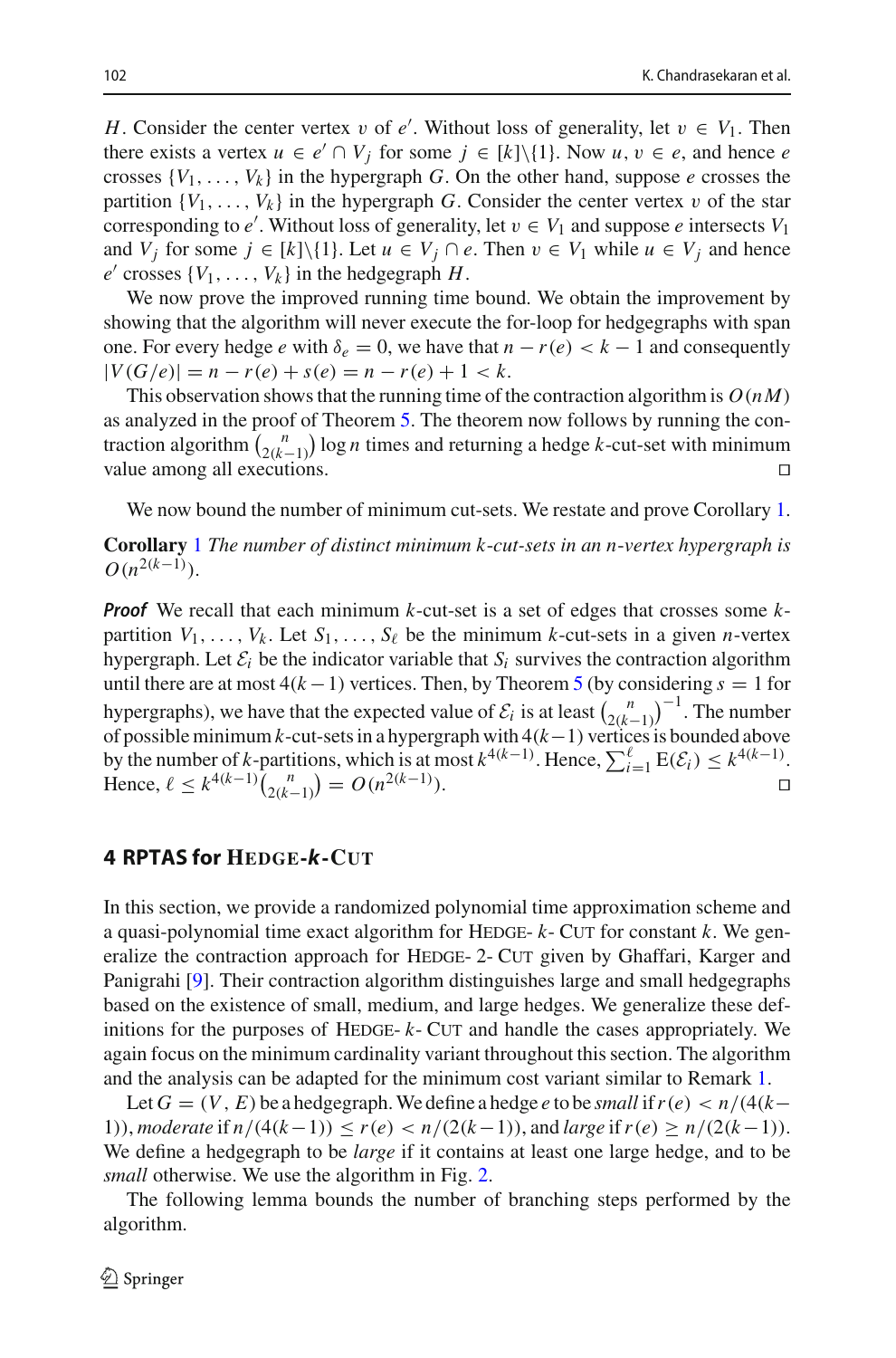$CONTRACT(G)$ : **Input:** Hedgegraph  $G = (V, E)$ if  $G$  has  $k$  vertices return  $F = E$ else if the graph underlying  $G$  has at least  $k$  components return  $F = \emptyset$  $n \leftarrow |V|$  $F \leftarrow \{e \mid n - r(e) + s(e) \leq k - 1, e \in E\}$  $G \leftarrow G - F$ if  $G$  is a small hedge graph Sample a hedge  $e$  uniformly at random from  $E$  $H \leftarrow G/e$ return  $F \cup$  CONTRACT $(H)$  $L \leftarrow$  set of large and moderate hedges in G Sample a uniform random bit  $b$ if  $b = 0 \langle \langle Branch (a) \rangle \rangle$  $H_1 \leftarrow G - L$ **return**  $F \cup L \cup \text{CONTRACT}(H_1)$ else  $\langle$ Branch (b) $\rangle$ Sample a hedge  $e$  uniformly at random from  $L$  $H_2 \leftarrow G/e$ **return**  $F \cup$  CONTRACT( $H_2$ ).

<span id="page-18-0"></span>**Fig. 2** Contraction algorithm for arbitrary span hedgegraphs

**Lemma 4** *The total number of branching steps in one execution of the contraction algorithm on an n-vertex hedgegraph is at most*

$$
\log_{\frac{8(k-1)}{8(k-1)-1}} n.
$$

*Proof* We prove this lemma by induction on *n*. Let  $G = (V, E)$  be an *n*-vertex hedgegraph. We consider  $n = k$  as base case. For such *n*, the algorithm terminates without a branching step, so the statement is true.

We now show the induction step. If the graph underlying *G* has at least *k* components, then the algorithm terminates without a branching step, so the statement is again true.

If *G* is small, then step 4 of the algorithm is performed with a recursive call on a hedgegraph with strictly fewer vertices. Therefore, the inductive hypothesis can be applied and it directly implies the statement since no branching step is performed.

If *G* is large, then we go to either branch (*a*) or branch (*b*). In branch (*a*), the algorithm recurses on a small hedgegraph *H*1. Since the number of vertices spanned by each hedge never increases during the execution of the algorithm, the hedgegraph *H*<sup>1</sup> will not become a large hedgegraph, and hence will not encounter another branching, until its number of vertices is halved. Then by the inductive hypothesis, the total number of branchings in the algorithm is at most

$$
1+\log_{\frac{8(k-1)}{8(k-1)-1}}\left(\frac{n}{2}\right)\leq \log_{\frac{8(k-1)}{8(k-1)-1}}n.
$$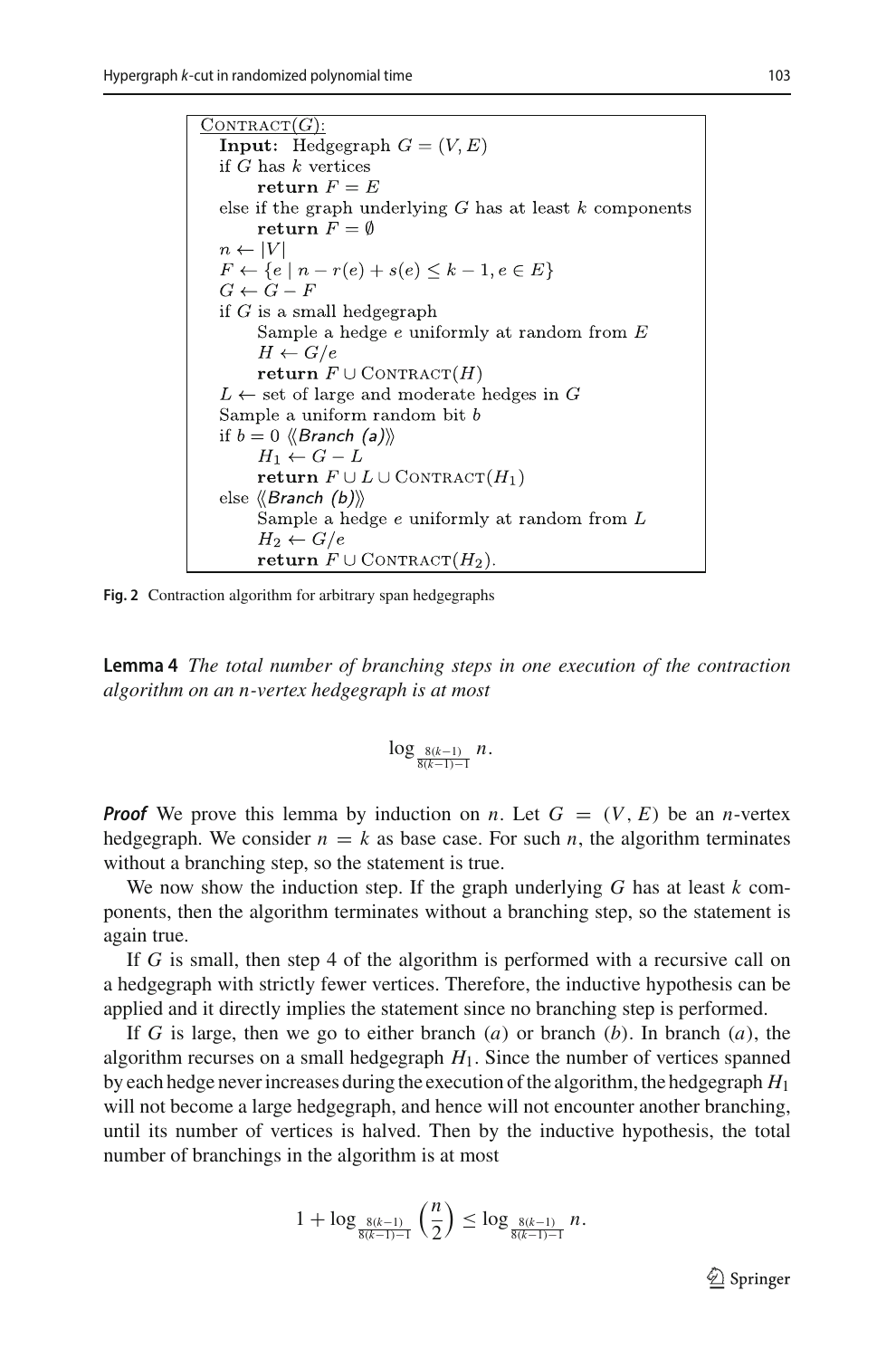We have proved the induction step for branch (*a*). Next we will show the induction step for branch  $(b)$ . In branch  $(b)$ , let *e* be the contracted hedge. Then the algorithm recurses on the hedgegraph  $H_2$  which has  $n-r(e)+s(e)$  vertices. Since each connected component of any hedge has at least two vertices, we have  $s(e) \le r(e)/2$ , and thus  $n - r(e) + s(e) \leq n - r(e)/2$ . Since *e* is either a large or a moderate hedge, we have that  $r(e) \ge n/(4(k-1))$ , and hence the hedgegraph  $H_2$  has at most  $n - r(e)/2 \le$  $n \cdot (1 - 1/(8(k-1))) = n \cdot (8(k-1) - 1)/(8(k-1))$  vertices. Therefore, by the inductive hypothesis, the total number of branchings in the algorithm is at most

<span id="page-19-1"></span>
$$
1 + \log_{\frac{8(k-1)}{8(k-1)-1}} \left( \frac{8(k-1)-1}{8(k-1)} \cdot n \right) = \log_{\frac{8(k-1)}{8(k-1)-1}} n.
$$

We next show that the algorithm always outputs a feasible solution and that it can be implemented to run in polynomial-time.

**Lemma 5** *The contraction algorithm given in Fig. [2](#page-18-0) always outputs a hedge k-cut-set. Moreover, the algorithm can be implemented to run in time O*(*Mn*)*.*

*Proof* We first note that any hedge *e* with  $n - r(e) + s(e) \leq k - 1$  must be in every hedge *k*-cut-set. By deleting such hedges from the input hedgegraph and adding them to the output set  $F$ , the algorithm ensures that it never contracts hedges such that the resulting hedgegraph has at most  $k - 1$  components (vertices). So, the algorithm always outputs a hedge *k*-cut-set.

Next, we show that the contraction algorithm can be implemented to run in  $O(Mn)$ time. In the contraction algorithm, finding the set of hedges *e* with  $n - r(e) + s(e) \leq$  $k - 1$  and finding the set of large and moderate hedges can each be done in  $O(m)$ time. Similar to the proof of Theorem [5,](#page-13-2) a contraction step can be implemented to run in  $O(M)$  time by processing hedges one by one to mark contracted vertices and replacing them with a new vertex. Since in one execution of the contraction algorithm there can be at most *n* contractions and  $O(\log n)$  branching steps by Lemma [4,](#page-17-1) the contraction algorithm can be implemented to run in  $O(Mn)$  time.

Next, we state a few helper lemmas which will be used to lower bound the success probability of the algorithm in returning a  $(1 + \epsilon)$ -approximate minimum hedge kcut-set. We recall that for a hedge *e*, the set of vertices incident to the edges in *e* is denoted by  $V(e)$  and the number of vertices incident to the edges in  $e$  is denoted by *r*(*e*).

<span id="page-19-0"></span>**Lemma 6** *Let*  $G = (V, E)$  *be a hedgegraph with minimum hedge k-cut-set value* λ. *Let W be a subset of k*  $-1$  *vertices and let E(W) := {* $e \in E : |V(e) \cap W| > 1$ *}. Then* 

 $|E(W)| > \lambda$ .

*Proof* Let  $P = \{v\} | v \in W$   $\cup \{V \setminus W\}$  be the *k*-partitioning of the vertex set induced by *W*. Let  $E(\mathcal{P})$  be the set of hedges that cross  $\mathcal{P}$ . Therefore, it is a hedge *k*-cut-set. Since each hedge contains at least two vertices, every hedge crossing  $P$  must contain at least one vertex in W. Therefore,  $|E(W)| \ge |E(P)| \ge \lambda$ . at least one vertex in *W*. Therefore,  $|E(W)| \ge |E(P)| \ge \lambda$ .

 $\Box$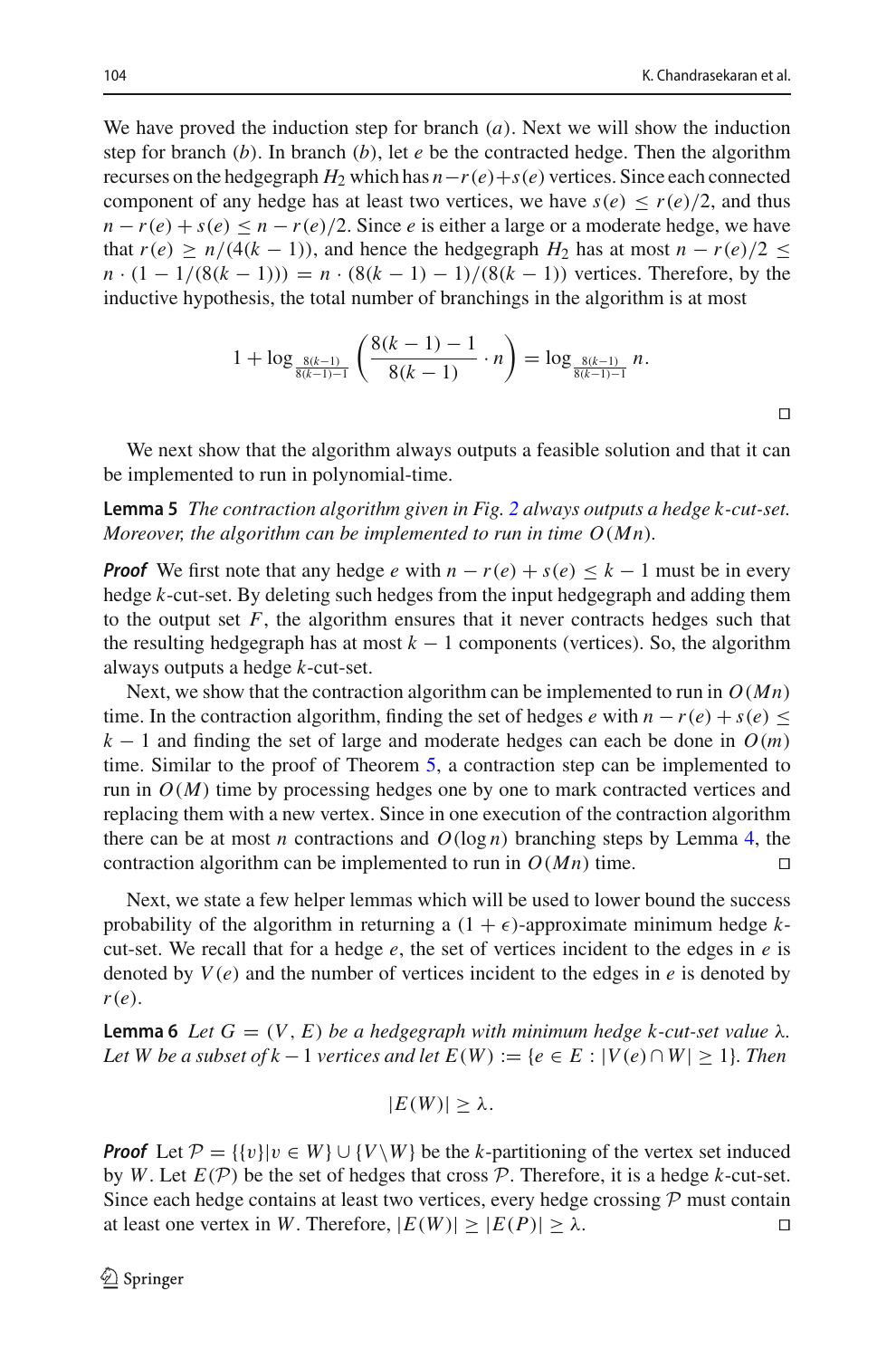<span id="page-20-0"></span>**Lemma 7** Let  $G = (V, E)$  be an n-vertex hedgegraph with minimum hedge k-cut-set *value* λ*. Then,*

$$
\sum_{e \in E} r(e) \ge \frac{n\lambda}{k-1}.
$$

*Proof* Let *U* denote the set of all subsets of vertices of size  $k - 1$ . Then  $|U| = {n \choose k-1}$ . For a subset *W* of *k* − 1 vertices, let *E*(*W*) be the same as defined in Lemma [6.](#page-19-0) For a vertex v, we use  $deg(v)$  to denote the number of hedges in E which have edges incident to v.

We observe that  $\sum_{W \in \mathcal{U}} \sum_{v \in W} \deg(v) = \binom{n-1}{k-2} \sum_{v \in V} \deg(v)$ . Indeed, for each *v* ∈ *V*, the term deg(*v*) appears in the LHS whenever *v* ∈ *W*. There are  $\binom{n-1}{k-2}$  sets *W* in  $U$  that contain  $v$ , so the observation follows. Therefore,

$$
\sum_{e \in E} r(e) = \sum_{v \in V} \deg(v)
$$
  
=  $\binom{n-1}{k-2}^{-1} \sum_{W \in \mathcal{U}} \sum_{v \in W} \deg(v)$  (by the above observation)  
=  $\binom{n-1}{k-2}^{-1} \sum_{W \in \mathcal{U}} \sum_{e \in E} |V(e) \cap W|$   
=  $\binom{n-1}{k-2}^{-1} \sum_{W \in \mathcal{U}} |E(W)|$  (by definition of  $E(W)$ )  
 $\geq \binom{n-1}{k-2}^{-1} \sum_{W \in \mathcal{U}} \lambda$  (by Lemma 6)  
=  $\binom{n-1}{k-2}^{-1} \binom{n}{k-1} \lambda$   
=  $\frac{n\lambda}{k-1}$ .

 $\Box$ 

<span id="page-20-1"></span>**Lemma 8** If  $G = (V, E)$  *is an n-vertex m-hedge small hedgegraph with* C *being a minimum hedge k-cut-set in G with value* λ*, then*

 $\sum_{e \in E \setminus C} r(e) \geq n\lambda/(2(k-1))$  *and (ii)*  $m \geq 2\lambda$ .

*Proof* Since *C* contains  $\lambda$  hedges, and each hedge  $e \in E$  has  $r(e) \leq n/(2(k-1))$ , we have that  $\sum_{e \in C} r(e) \leq n\lambda/2(k-1)$ . Hence, by Lemma [7,](#page-20-0) we have that  $\sum_{e \in E\setminus C} r(e) \geq$  $nλ/(2(k-1)).$ 

<span id="page-20-2"></span>Moreover,  $\sum_{e \in E} r(e) \leq m(n/2(k-1))$  since every hedge *e* has  $r(e) \leq n/(2(k-1))$ 1)). Again, by Lemma [7,](#page-20-0) we have that  $m \ge 2\lambda$ .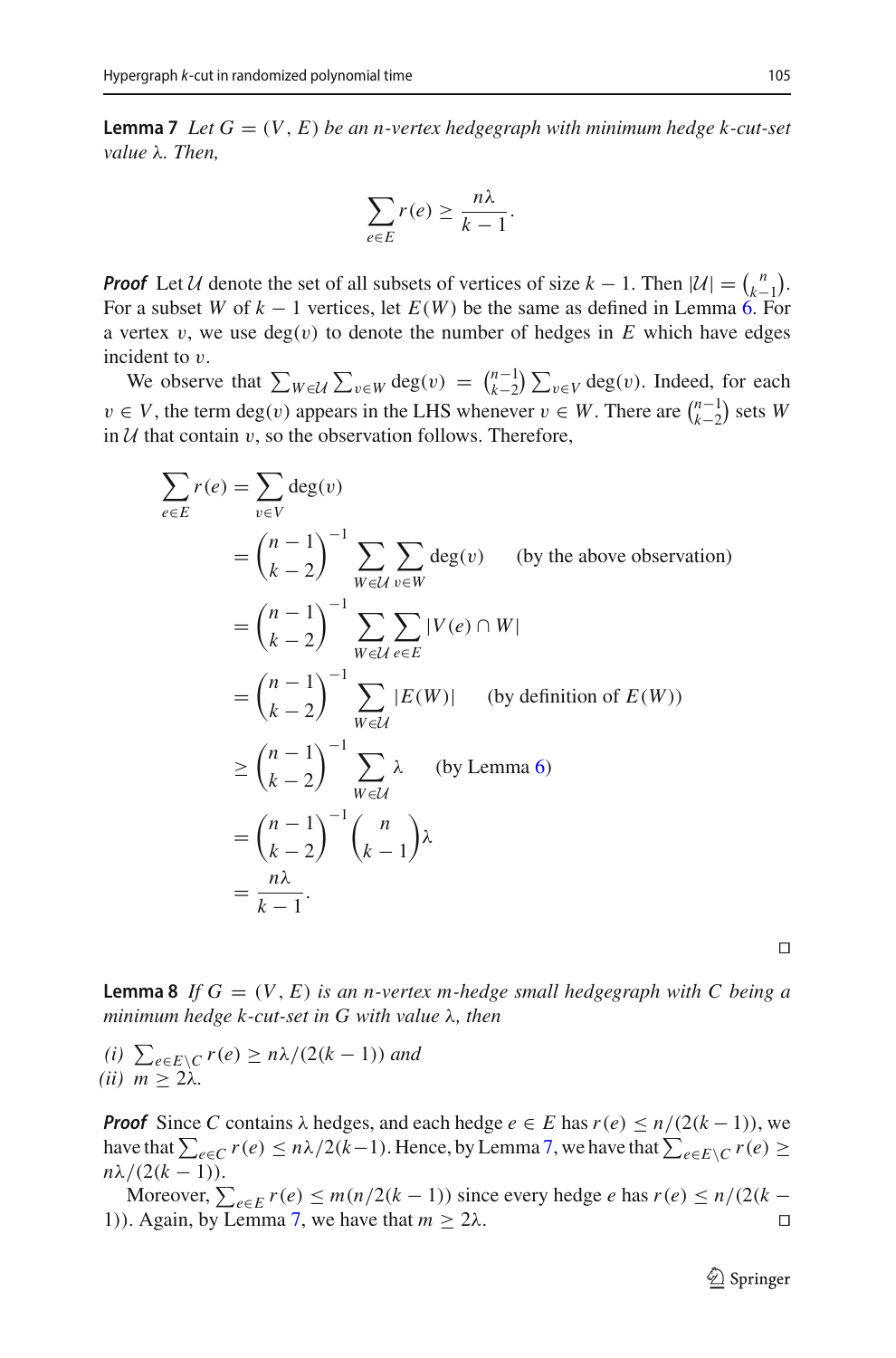**Lemma 9** *For every*  $x \in (0, 1/2)$  *and*  $c \ge 4$ *, we have*  $(1 - x) \cdot (1 - x/c)^{-3c/2} > 1$ *. Proof* Let  $f(x) := (1 - x) \cdot (1 - x/c)^{-3c/2}$ . Then

$$
f'(x) = \left(1 - \frac{x}{c}\right)^{-\frac{3c}{2}} \cdot \left(\frac{3c(1-x)}{2(c-x)} - 1\right).
$$

Since the first factor  $(1 - x/c)^{-3c/2}$  > 0 for all *x* ∈ (0, 1/2), *c* ≥ 4, the sign of  $f'(x)$  depends on the sign of  $3c(1-x)/(2(c-x)) - 1$ . If we solve  $f'(x) = 0$ for *x*, we have  $x = c/(3c - 2)$ . Since  $c > 4$ , we have that  $2/c < 1$  and hence  $c/(3c - 2) = 1/(3 - 2/c) \le 1/2$ . Then  $c/(3c - 2)$  divides the interval (0, 1/2) into two pieces and we consider the sign of  $f'(x)$  in these two pieces separately. When  $0 < x < c/(3c - 2),$ 

$$
\frac{3c(1-x)}{2(c-x)} - 1 = \frac{c - x(3c - 2)}{2(c - x)} > 0.
$$

When  $x > c/(3c - 2)$ ,

<span id="page-21-1"></span>
$$
\frac{c - x(3c - 2)}{2(c - x)} < 0.
$$

Therefore, we know  $f'(x) \ge 0$  for  $x \in (0, c/(3c-2)]$  and  $f'(x) < 0$  for  $x \in$  $(c/(3c-2), 1/2)$ . Since  $f(0) = 1$ ,  $f(x) > 1$  for  $x \in (0, c/(3c-2))$ . Now we only need to show that *f*(*x*) ≥ 1 for  $x \text{ ∈ } (c/(3c-2), 1/2)$ . Since  $f'(x) < 0$  for *x* ∈ (*c*/(3*c* − 2), 1/2), we only need to show that  $f(x) \ge 1$  when  $x = 1/2$ . We have *f* (1/2) = 1/2 ·  $(1 - 1/(2c))^{-3c/2}$ , which is a decreasing function of *c* for  $c \ge 1/2$ . We note that  $\lim_{c \to \infty} 1/2 \cdot (1 - 1/(2c))^{-3c/2} = e^{3/4}/2 > 1$ , and hence we have  $f(1/2) > 1$ . □  $f(1/2) > 1.$ 

We now lower bound the success probability of the algorithm.

**Lemma 10** *For an n-vertex input hedgegraph, the contraction algorithm given in Fig.* [2](#page-18-0) *outputs a*  $(1 + \epsilon)$ *-approximate minimum hedge k-cut-set with probability at least*  $n$ <sup>*-O*(*k* log(1/ $\epsilon$ ))</sup>

*Proof* Let  $\mathcal{H}(n, \ell)$  be the family of hedgegraphs on *n* vertices for which the contraction algorithm will always terminate using at most  $\ell$  branchings. We say that the algorithm *succeeds* on an input hedgegraph *H* if it outputs a  $(1 + \epsilon)$ -approximate minimum hedge *k*-cut-set of *H*. Let  $q(H)$  denote the probability that the algorithm succeeds on *H*. We define

$$
q_{n,\ell} := \inf_{H \in \mathcal{H}(n,\ell)} q(H).
$$

For notational simplicity, let  $\gamma := \epsilon/(1 + \epsilon)$ . We will first prove that

<span id="page-21-0"></span>
$$
q_{n,\ell} \ge n^{-6(k-1)} \cdot \left(\frac{\gamma}{2}\right)^{\ell} \quad \forall \ n \ge k. \tag{7}
$$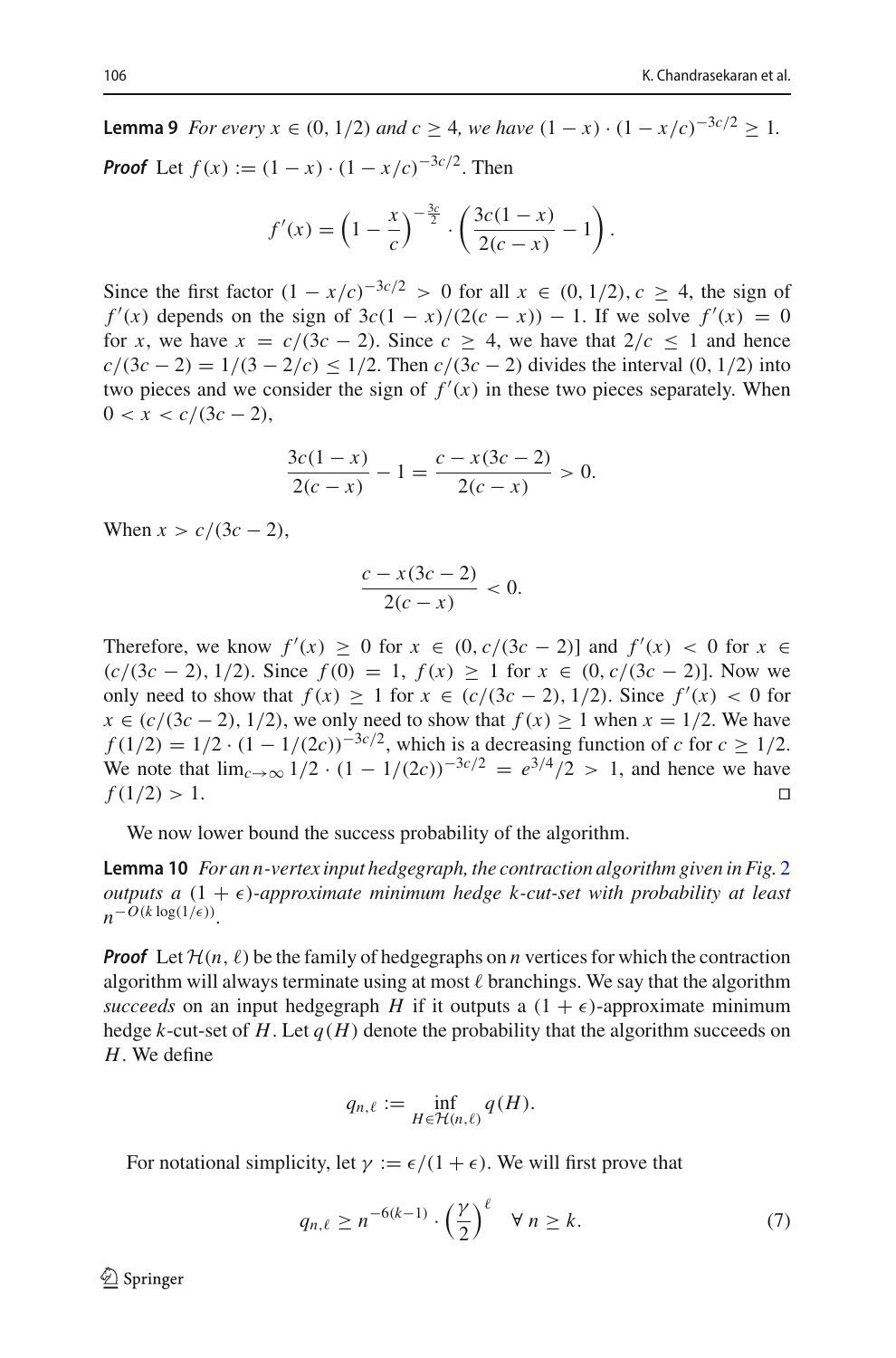Let  $G \in \mathcal{H}(n, \ell)$ , with vertex set  $V = [n]$  and hedge set *E*. Let  $m := |E|$ . Let us fix a minimum hedge *k*-cut-set *C* of *G* and suppose that its value is  $\lambda$ . We distinguish three cases and handle them differently.

1. Suppose *G* is small. We prove statement [\(7\)](#page-21-0) by induction on *n*. To base the induction, we consider  $n = k$ . Then, G has only one hedge  $k$ -cut-set and the algorithm returns it. So  $q(G) = 1$  and hence  $q_{n,\ell} = 1$ .

We next show the induction step. If the graph underlying *G* has at least *k* components, then, the empty set is the only minimum hedge *k*-cut-set and the algorithm returns it. Hence,  $q(G) = 1$ . Thus, we may assume that  $n > k$  and the graph underlying *G* has fewer than *k* components.

The algorithm succeeds on *G* if it contracts a hedge *e* that is not in *C* and the algorithm succeeds on the resulting hedgegraph  $G/e$  which has  $n - r(e) + s(e)$ vertices. Hence,  $q(G) \geq 1/m \cdot \sum_{e \in E \setminus C} q(G/e)$ . We note that  $G/e \in \mathcal{H}(n - \mathcal{H}(e))$  $r(e) + s(e)$ ,  $\ell$ ) and that  $n - r(e) + s(e) \leq n - r(e)/2$  for any hedge *e*. Therefore,

$$
q(G) \ge \frac{1}{m} \sum_{e \in E \backslash C} q(G/e)
$$
  
\n
$$
\ge \frac{1}{m} \sum_{e \in E \backslash C} q_{n-r(e)+s(e),\ell}
$$
 (by definition of  $q_{n,l}$ )  
\n
$$
\ge \frac{1}{m} \sum_{e \in E \backslash C} (n - r(e) + s(e))^{-6(k-1)} \cdot \left(\frac{\gamma}{2}\right)^{\ell}
$$
 (by inductive hypothesis)  
\n
$$
\ge \frac{1}{m} \sum_{e \in E \backslash C} \left(n - \frac{r(e)}{2}\right)^{-6(k-1)} \cdot \left(\frac{\gamma}{2}\right)^{\ell}
$$
  
\n
$$
= \frac{m - \lambda}{m} \left(\frac{\gamma}{2}\right)^{\ell} \frac{1}{m - \lambda} \sum_{e \in E \backslash C} \left(n - \frac{r(e)}{2}\right)^{-6(k-1)}.
$$

Since  $k \geq 2$ , and  $n - r(e)/2 \geq 1$  for all hedges *e*, the function  $f(r(e)) :=$  $(n - r(e)/2)^{-6(k-1)}$  is convex as a function of  $r(e)$  for every hedge  $e \in E$ . By Jensen's inequality, we obtain

$$
\frac{1}{m-\lambda}\sum_{e\in E\setminus C}\left(n-\frac{r(e)}{2}\right)^{-6(k-1)}\geq \left(n-\frac{\sum_{e\in E\setminus C}r(e)}{2(m-\lambda)}\right)^{-6(k-1)}
$$

Therefore, we have

$$
q(G) \ge \frac{m-\lambda}{m} \cdot \left(\frac{\gamma}{2}\right)^{\ell} \cdot \left(n - \frac{\sum_{e \in E \setminus C} r(e)}{2(m-\lambda)}\right)^{-6(k-1)}
$$

 $\mathcal{D}$  Springer

.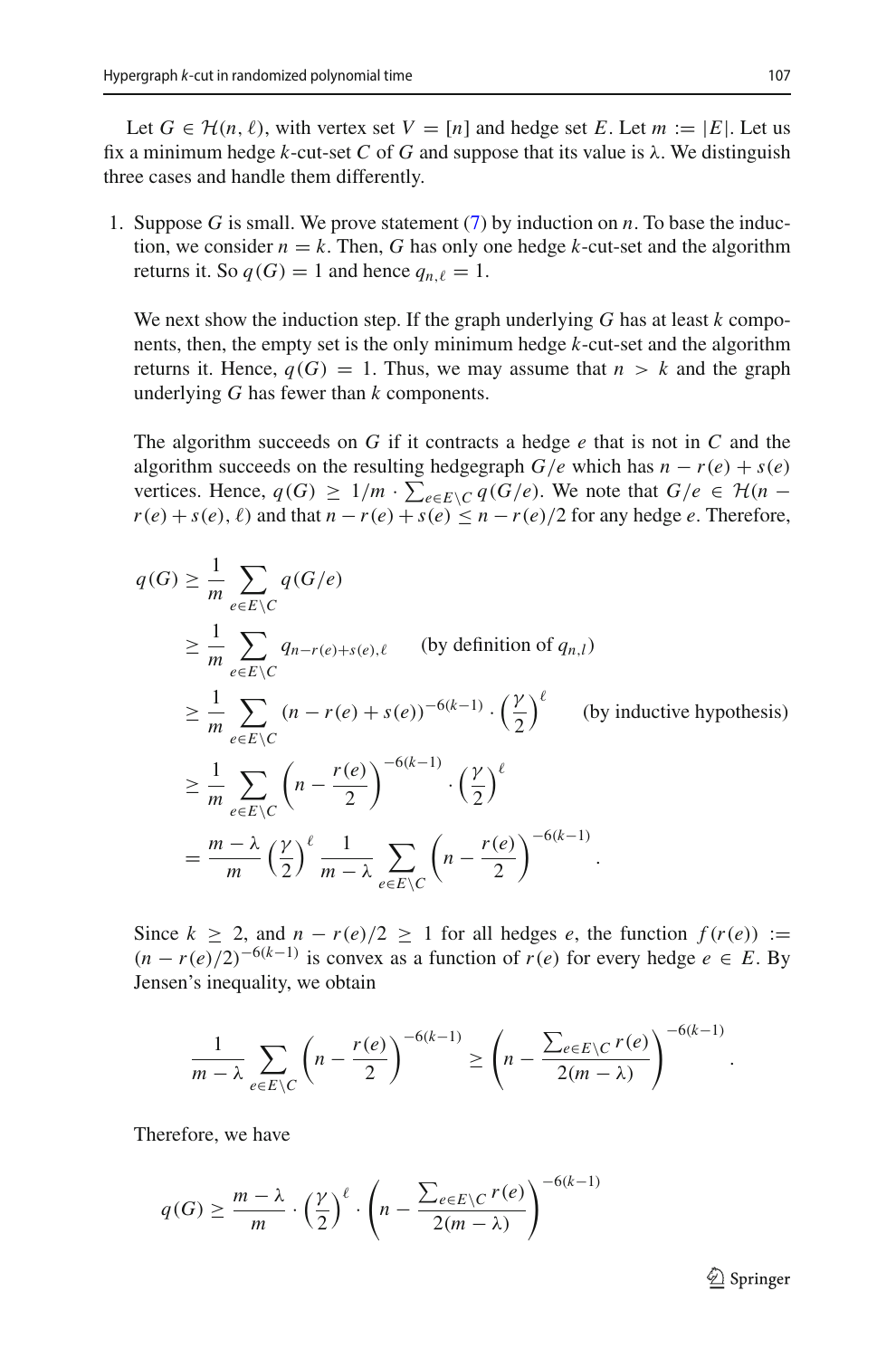$$
\geq \frac{m-\lambda}{m} \cdot \left(\frac{\gamma}{2}\right)^{\ell} \cdot \left(n - \frac{n\lambda/(2(k-1))}{2m}\right)^{-6(k-1)}
$$
 (by Lemma 8)  
= 
$$
(1 - \frac{\lambda}{m}) \left(\frac{\gamma}{2}\right)^{\ell} n^{-6(k-1)} \left(1 - \frac{\lambda}{4(k-1)m}\right)^{-6(k-1)}
$$
  
= 
$$
\left(\frac{\gamma}{2}\right)^{\ell} n^{-6(k-1)} \cdot (1 - x) \left(1 - \frac{x}{4(k-1)}\right)^{-6(k-1)}.
$$

The last equality follows by setting  $x := \lambda/m$ . We have  $x \in (0, 1/2)$  since  $m \ge 2\lambda$ by Lemma [8.](#page-20-1) We recall that we would like to prove that  $q(G) \geq n^{-6(k-1)} \cdot (\gamma/2)^{\ell}$ , so we only need to prove that  $(1 - x)(1 - x/(4(k-1)))^{-6(k-1)} \ge 1$  for *x* ∈ (0, 1/2). By setting  $c = 4(k - 1)$  in Lemma [9](#page-20-2) it indeed holds.

2. Suppose *G* is large and  $|L\backslash C| \geq \gamma \cdot |L|$ . We prove statement [\(7\)](#page-21-0) by induction on *n*. The base case of  $n = k$  and the inductive case where the graph underlying G has at least *k* components can be handled the same way as in case 1. Therefore, we may again assume that  $n > k$  and the graph underlying G has fewer than  $k$  components.

The algorithm succeeds if it goes to branch (*b*), contracts a hedge  $e \in L \backslash C$ , and succeeds on the resulting graph  $H_2 = G/e$ . By the condition that  $|L\setminus C| > \gamma \cdot |L|$ , the probability of picking a hedge  $e \in L \backslash C$  to contract is at least  $\gamma$ . Hence,  $q(G) \geq 1/2 \cdot \gamma \cdot q(H_2)$ . The algorithm contracts either a moderate or a large hedge *e* for which  $r(e) \ge n/(4(k-1))$  and  $H_2$  has  $n - r(e) + s(e)$  vertices where *n*−*r*(*e*) + *s*(*e*) ≤ *n*−*r*(*e*)/2 ≤ *n*−1. We also note that *H*<sub>2</sub> ∈ H(|*V*(*H*<sub>2</sub>)|,  $\ell$ −1). Therefore,

$$
q(G) \ge \frac{1}{2} \cdot \gamma \cdot q(H_2)
$$
  
\n
$$
\ge \frac{1}{2} \cdot \gamma \cdot q_{|V(H_2)|,\ell-1}
$$
 (by definition of  $q_{n,l}$ )  
\n
$$
\ge \frac{1}{2} \cdot \gamma \cdot (|V(H_2)|)^{-6(k-1)} \cdot \left(\frac{\gamma}{2}\right)^{\ell-1}
$$
 (by inductive hypothesis)  
\n
$$
\ge \frac{1}{2} \cdot \gamma \cdot n^{-6(k-1)} \left(\frac{\gamma}{2}\right)^{\ell-1}
$$
  
\n
$$
= n^{-6(k-1)} \cdot \left(\frac{\gamma}{2}\right)^{\ell}.
$$

3. Suppose *G* is large and  $|L\backslash C| < \gamma \cdot |L|$ . We will prove that  $q(G) \ge n^{-6(k-1)}$ .  $(\gamma/2)^{\ell}$  by induction on  $\ell$ . The following claim shows the base case of the statement, i.e., for  $\ell = 0$ :

*Claim*  $q(G) > n^{-6(k-1)}$  for all  $n > k$  and  $G \in \mathcal{H}(n, 0)$ .

*Proof* We prove by induction on *n*. For the base case where  $n = k$ , we have  $q(G) =$ 1 >  $n^{-6(k-1)}$  for all *G* ∈ *H*(*n*, 0). For the inductive step, consider *G* ∈ *H*(*n*, 0) to be a hedgegraph on  $n > k$  vertices and *m* hedges with a fixed minimum hedge  $k$ -cut-set *C* in *G*. We note that *G* is small since  $G \in \mathcal{H}(n, 0)$ , therefore we are in case 1. Hence,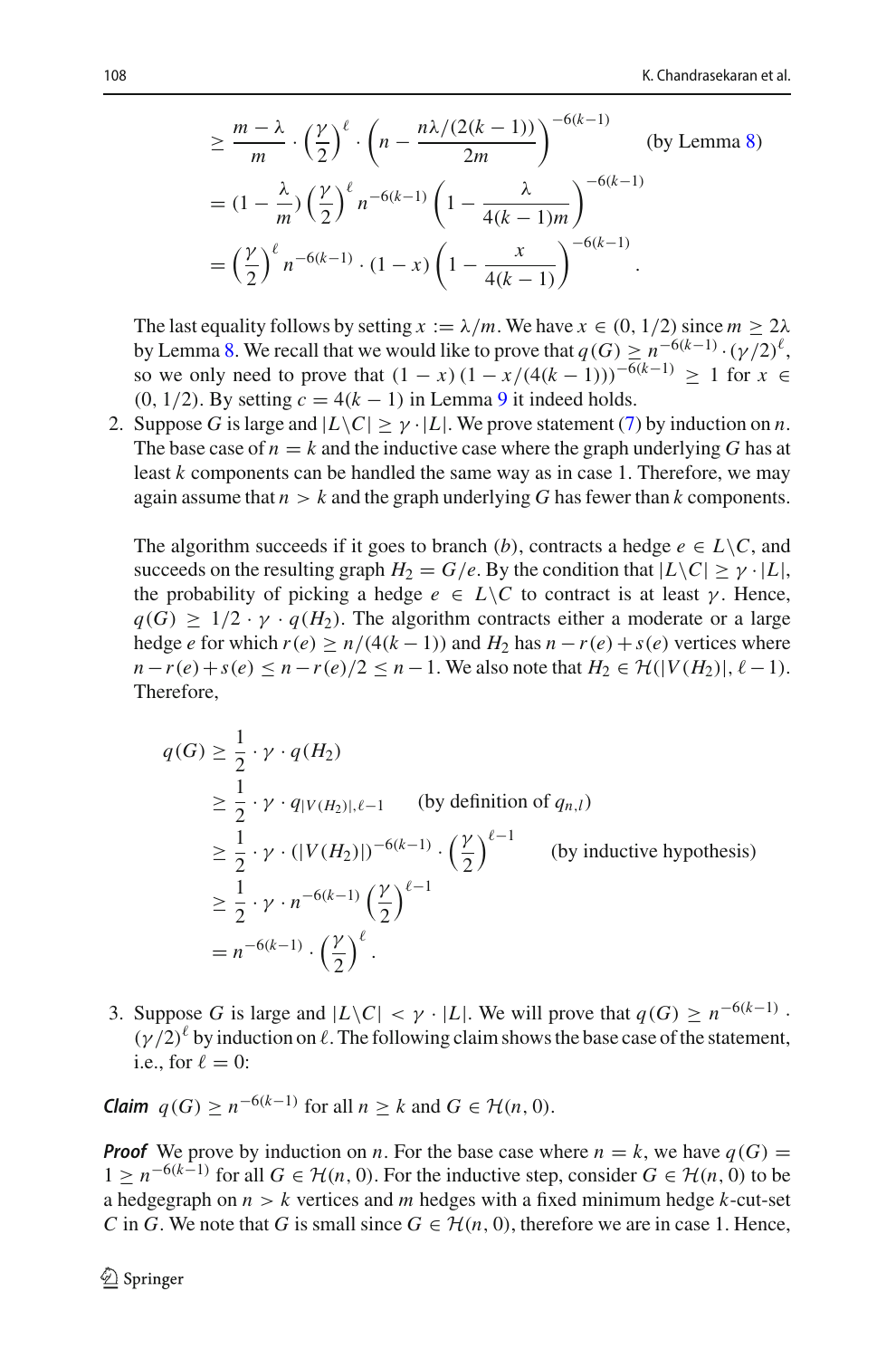we have

$$
q(G) \ge n^{-6(k-1)} \cdot \left(\frac{\gamma}{2}\right)^{\ell} = n^{-6(k-1)}.
$$

by the same proof as that of case 1.

Next we show the inductive step where  $l > 1$ . If  $n = k$  or if the graph underlying *G* has at least *k* components, the algorithm again succeeds on *G* with probability 1 as argued in case 1 and thus we may assume that  $n > k$  and G has less than k components. We will show that the algorithm succeeds if it goes to branch (a) and succeeds on the resulting graph  $H_1 = G - L$ . Suppose the algorithm follows branch (a). Since  $|L\setminus C| < \gamma \cdot |L|$ , we have  $|L \cap C| = |L| - |L\setminus C| > (1 - \gamma) \cdot |L|$ . Then, the value of a minimum hedge *k*-cut-set in  $H_1$  is at most  $|C - L| = |C| - |L \cap C| < |C| - (1 - \gamma)|L|$ . If the recursive call on  $H_1$  succeeds, then the hedge  $k$ -cut-set it returns is of size at most  $(1+\epsilon)(|C|-|L|(1-\gamma)) = |C|(1+\epsilon)-|L|$ . Consequently, the algorithm on *G* returns a hedge *k*-cut-set of size at most  $(|C|(1 + \epsilon) - |L|) + |L| = |C|(1 + \epsilon)$ , i.e., a  $(1+\epsilon)$ -approximate minimum hedge *k*-cut-set of *G*. By definition,  $H_1 \in \mathcal{H}(n, \ell-1)$ . Clearly, the algorithm goes to branch (a) with probability 1/2. Therefore, by the above argument and the inductive hypothesis,

$$
q(G) \ge \frac{1}{2} \cdot q(H_1) \ge \frac{1}{2} \cdot q_{n,\ell-1} \ge \frac{1}{2} \cdot \left(\frac{\gamma}{2}\right)^{\ell-1} \cdot n^{-6(k-1)} \ge \left(\frac{\gamma}{2}\right)^{\ell} \cdot n^{-6(k-1)}.
$$

In all cases, we have shown that  $q(G) \geq (\gamma/2)^{\ell} \cdot n^{-6(k-1)}$  for an arbitrary  $G \in$  $H(n, \ell)$ . Therefore, for all  $n \geq k$ , we have

$$
q_{n,\ell} = \inf_{H \in \mathcal{H}(n,\ell)} q(H) \ge n^{-6(k-1)} \cdot \left(\frac{\gamma}{2}\right)^{\ell}.
$$

We know that  $\gamma < 1$ . Substituting the upper bound on  $\ell$  from Lemma [4,](#page-17-1) we obtain that

$$
q_{n,\ell} \ge n^{-6(k-1)} \left(\frac{\gamma}{2}\right)^{\ell} \ge n^{-6(k-1)} \left(\frac{\gamma}{2}\right)^{\log \frac{8(k-1)}{8(k-1)-1}n}.
$$

If  $\epsilon \geq 1$ , then  $\gamma \geq 1/2$ , so  $q_{n,\ell}$  is at least inverse polynomial in *n*. If  $\epsilon < 1$ , then  $\gamma = \epsilon/(1 + \epsilon) > \epsilon/2$ . So the success probability is at least

$$
n^{-6(k-1)}\left(\frac{\epsilon}{4}\right)^{\log_{\frac{8(k-1)}{8(k-1)-1}}n}=n^{-O(k\log_{\epsilon}^{\frac{1}{k}})}.
$$

 $\Box$ 

Theorem [3](#page-4-0) follows from Lemmas [10](#page-21-1) and [5](#page-19-1) by executing the contraction algorithm  $n^{O(k \log 1/\epsilon)}$  log *n* times and returning a hedge *k*-cut-set with the minimum value among all executions.

Next, in order to prove Theorem [4,](#page-4-1) we bound the probability that the contraction algorithm returns any fixed minimum hedge *k*-cut-set. We note that the following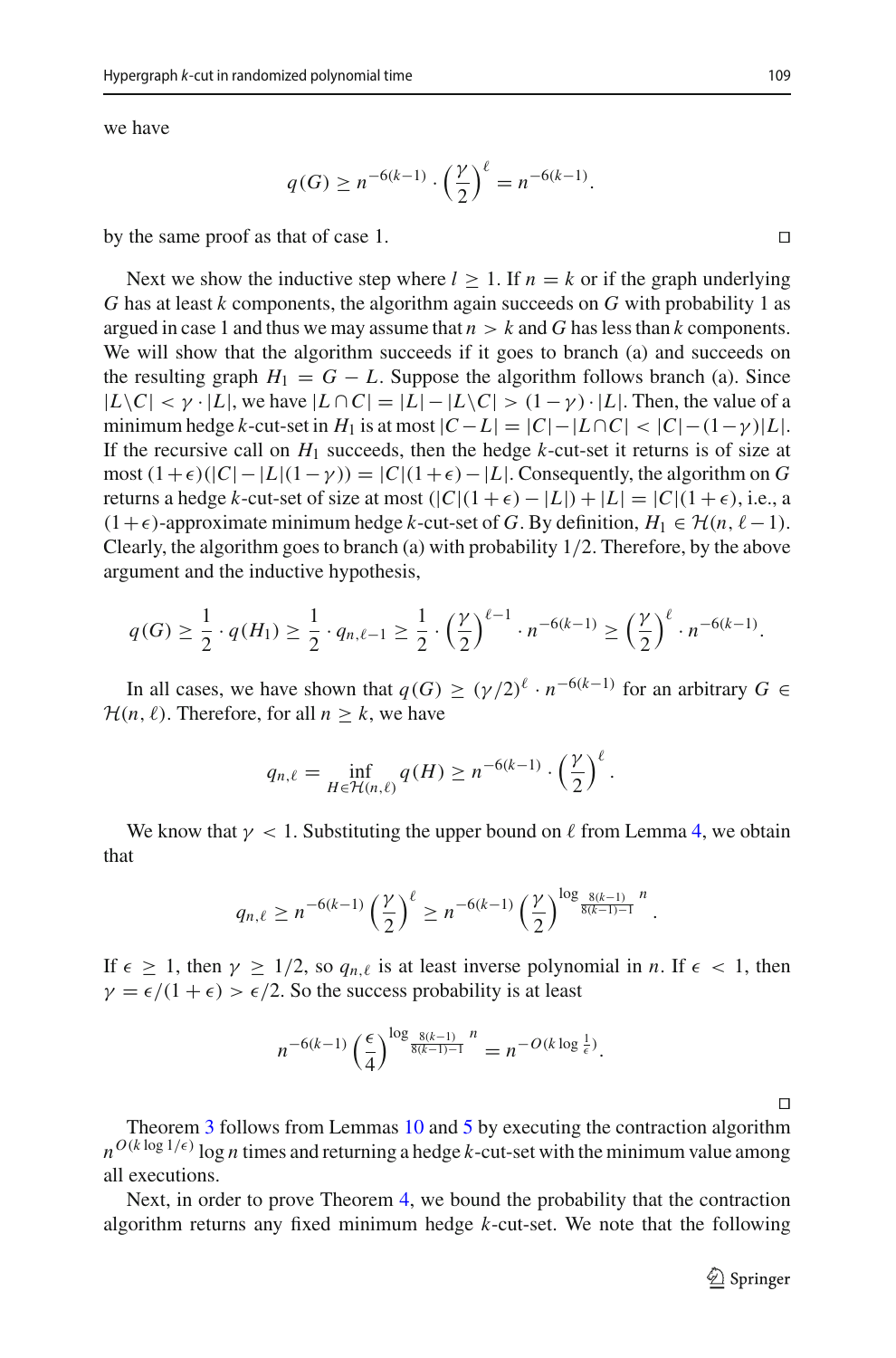result cannot be obtained by setting  $\epsilon < 1/\lambda$  in Lemma [10](#page-21-1) since Lemma 10 only lower bounds the probability that *some*  $(1 + \epsilon)$ -approximate minimum hedge *k*-cut-set is returned by the algorithm while the following result lower bounds the probability that *any* specific minimum hedge *k*-cut-set is returned by the algorithm. The proof structure of the following lemma is similar to that of Lemma [10.](#page-21-1) However, we point out that the condition on which we distinguish the second and third cases (and consequently the proof of these two cases) are different from that of Lemma [10.](#page-21-1)

<span id="page-25-0"></span>**Lemma 11** *For an n-vertex input hedgegraph, the contraction algorithm given in Fig. [2](#page-18-0) outputs any fixed minimum hedge k-cut-set with value* λ *with probability n*−*O*(*<sup>k</sup>* log λ)*.*

*Proof* For a hedgegraph *H*, let  $\mathcal{O}(H)$  denote the set of minimum *k*-cut-sets in *H*. Let  $\mathcal{H}(n, \ell)$  be the family of hedgegraphs on *n* vertices for which the contraction algorithm will always terminate using at most  $\ell$  branchings. Let  $\mu(H, C)$  denote the probability that the algorithm returns *C* on *H*. We define

$$
\mu_{n,\ell} := \inf_{H \in \mathcal{H}(n,\ell)} \min_{C \in \mathcal{O}(H)} \mu(H, C).
$$

We will prove that

$$
\mu_{n,\ell} \ge n^{-6(k-1)} \cdot \left(\frac{1}{2(1+\lambda)}\right)^{\ell} \quad \forall n \ge k.
$$

Let  $G \in \mathcal{H}(n, \ell)$ , with vertex set  $V = [n]$  and hedge set *E*. Let  $m := |E|$ . Let us fix a minimum hedge *k*-cut-set *C* of *G* and suppose that its value is  $\lambda$ . We again distinguish three cases. In each case, arguments identical to that in the proof of Lemma [10](#page-21-1) address the case of  $n = k$  and when the graph underlying G has at least k components. So, we may again assume that *G* has greater than *k* vertices and fewer than *k* components.

- 1. Suppose *G* is small. The arguments for this case are identical to that of the first case in the proof of Lemma [10.](#page-21-1) We avoid repeating in the interests of brevity.
- 2. Suppose *G* is large and  $|L\setminus C| \geq 1$ . We will prove the statement by induction on *n*. The algorithm returns *C* on *G* if it goes to branch (b), contracts a hedge  $e \in L \backslash C$ , and returns *C* on the resulting graph  $H_2 = G/e$ . The probability of picking a hedge  $e \in L \backslash C$  to contract is  $|L \backslash C|/|L|$ . Since  $|L \backslash C| \geq 1$  and moreover  $|L \cap C| \leq |C| = \lambda$ , we have  $|L \setminus C|/|L| \geq 1/(1 + \lambda)$ . The algorithm contracts either a moderate or a large hedge *e* for which  $r(e) \ge n/(4(k-1))$  and  $H_2$  has  $n - r(e) + s(e)$  vertices where  $n - r(e) + s(e) \leq n - r(e)/2$ . Hence,  $H_2$  has at most  $n - r(e)/2 \leq n - 1$  vertices. We also note that  $H_2 \in \mathcal{H}(|V(H_2)|, \ell - 1)$ and if the hedge *e* that is contracted to obtain  $H_2$  is not in *C*, then  $C \in \mathcal{O}(H_2)$ .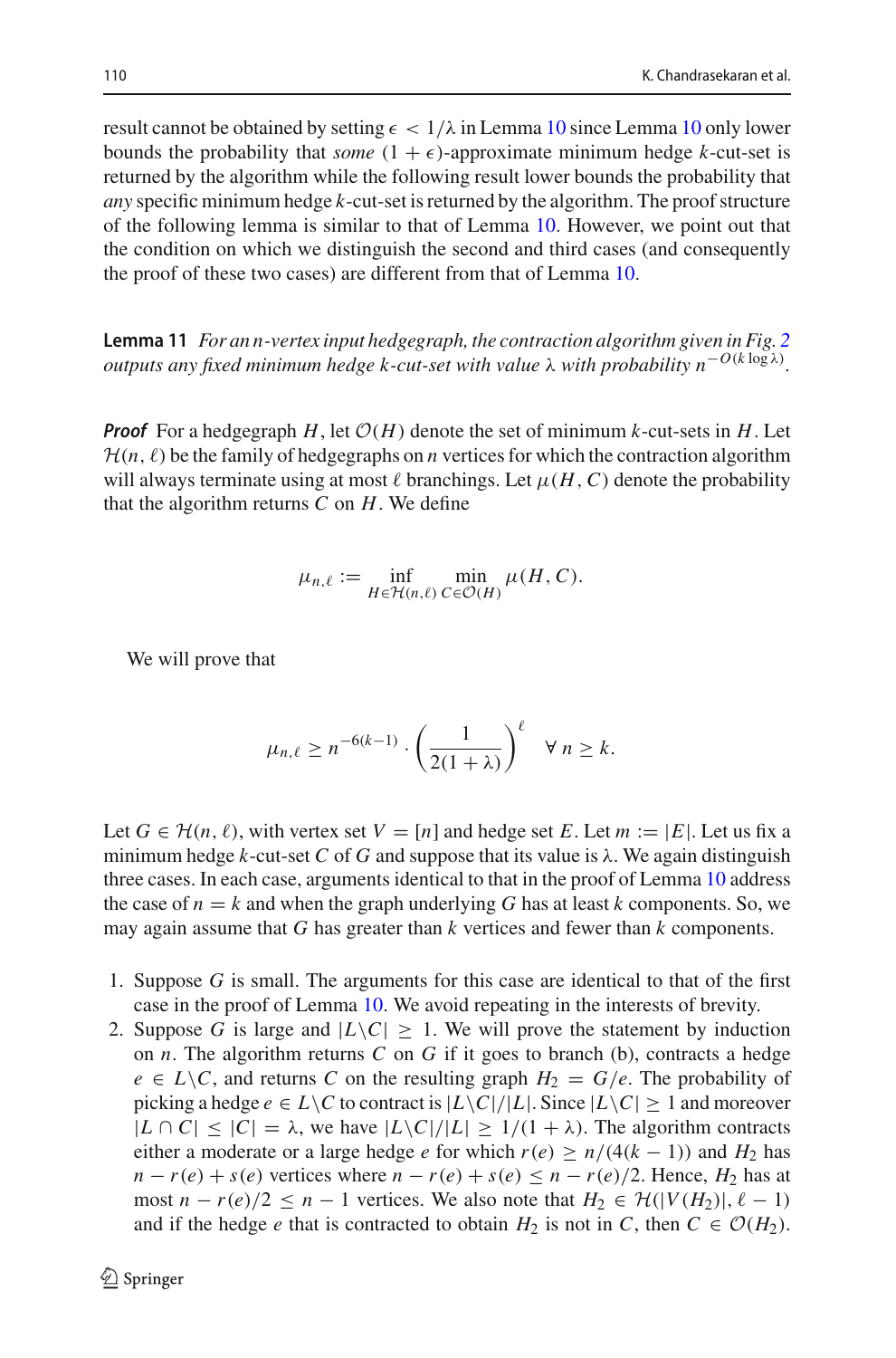Therefore,

$$
\mu(G, C) \ge \frac{1}{2} \cdot \frac{1}{(1+\lambda)} \cdot \mu(H_2, C)
$$
  
\n
$$
\ge \frac{1}{2(1+\lambda)} \cdot \mu_{|V(H_2)|, \ell-1} \quad \text{(by definition of } \mu_{n,l})
$$
  
\n
$$
\ge (|V(H_2)|)^{-6(k-1)} \cdot \left(\frac{1}{2(1+\lambda)}\right)^{\ell} \quad \text{(by inductive hypothesis)}
$$
  
\n
$$
\ge n^{-6(k-1)} \cdot \left(\frac{1}{2(1+\lambda)}\right)^{\ell}.
$$

3. Suppose *G* is large and  $L \subseteq C$ . In this case, we will prove the statement by induction on  $\ell$ . The algorithm returns  $C$  on  $G$  if it goes to branch (a) and returns *C* − *L* on  $H_1 = G - L$ . We note that  $H_1 \n∈ H(n, \ell - 1)$  and  $C \n\setminus L \n∈ \mathcal{O}(H_1)$ . Therefore,

$$
\mu(G, C) \geq \frac{1}{2} \cdot \mu(H_1, C \backslash L) \geq \frac{1}{2} \cdot \mu_{n, \ell-1}.
$$

By induction on  $\ell$ , we may now show that  $\mu(G, C) \geq n^{-6(k-1)} \cdot (1/2(1+\lambda))^{\ell}$ . The rest of the proof is identical to that of case 3 of the proof of Lemma [10,](#page-21-1) so we avoid repeating it.

In all cases, we have shown that  $\mu(G, C) \ge n^{-6(k-1)} (1/2(1 + \lambda))^{\ell}$  for an arbitrary *G* ∈  $H(n, \ell)$  and *C* ∈  $O(G)$ . Therefore, for all *n* ≥ *k*, we have

$$
\mu_{n,\ell} \ge n^{-6(k-1)} \cdot \left(\frac{1}{2(1+\lambda)}\right)^{\ell}.
$$

Substituting the upper bound on  $\ell$  from Lemma [4](#page-17-1) gives

$$
\mu_{n,\ell} \ge n^{-6(k-1)} \cdot \left(\frac{1}{2(1+\lambda)}\right)^{\log \frac{8(k-1)}{8(k-1)-1}n} = n^{-O(k \log \lambda)}.
$$

Lemmas [11](#page-25-0) and [5](#page-19-1) lead to Corollary [2](#page-4-2) by executing the contraction algorithm  $n^{O(k \log \lambda)}$  log *n* times and returning a hedge *k*-cut-set with the minimum value among all executions (the value  $\lambda$  can be found by a binary search). Lemma [11](#page-25-0) also leads to Theorem [4](#page-4-1) similar to the proof of Corollary [1](#page-3-2) from Lemma [5.](#page-13-2)

## **References**

<span id="page-26-0"></span>1. Alpert, C., Kahng, A.: Recent developments in netlist partitioning: a survey. Integr. VLSI J. **19**(1–2), 1–81 (1995)

 $\Box$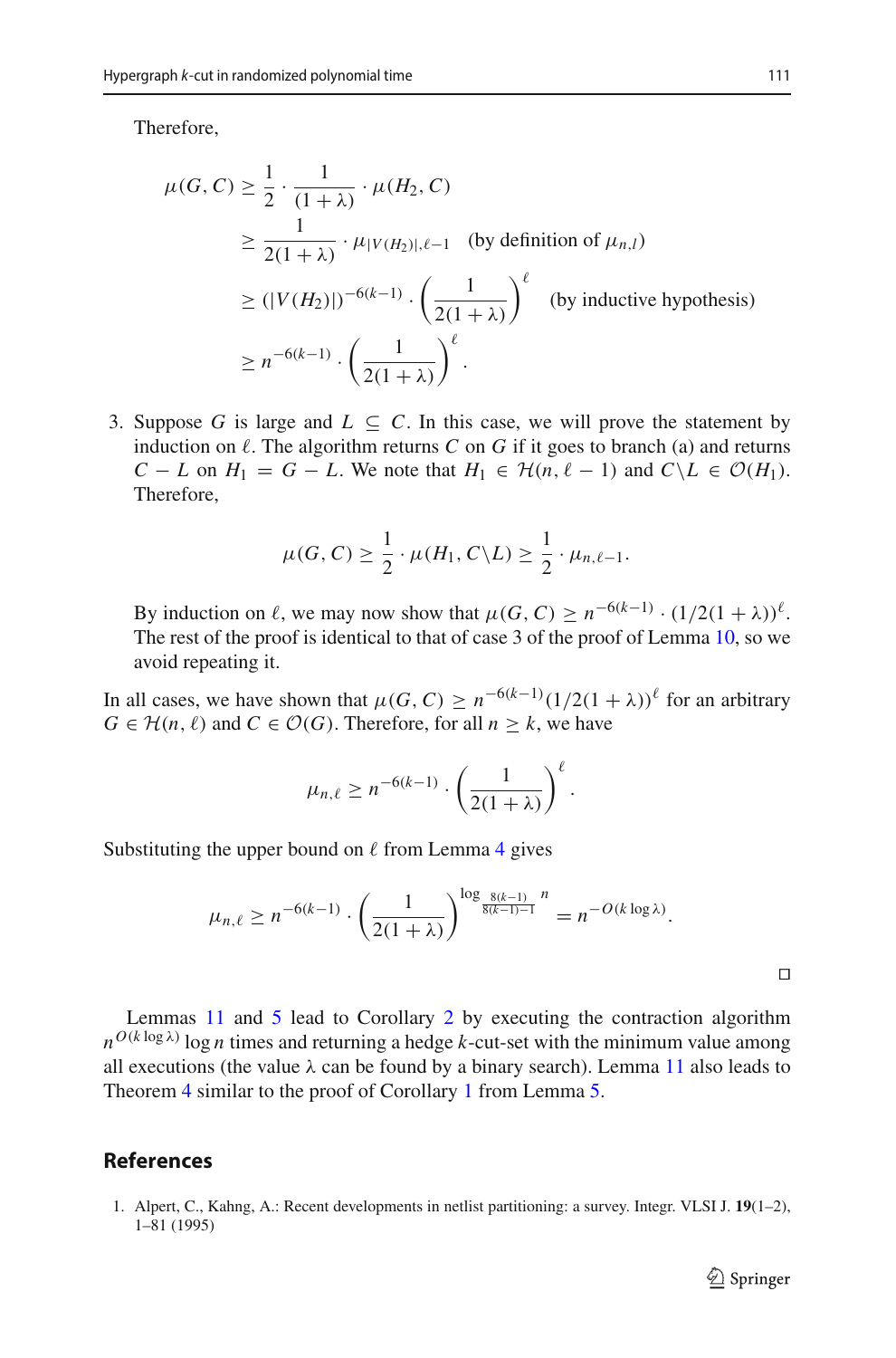- <span id="page-27-21"></span>2. Bhaskara, A., Charikar, M., Chlamtac, E., Feige, U., Vijayaraghavan, A.: Detecting high log-densities: an *o*(*n* 1 4 ) approximation for densest *k*-subgraph. In: Proceedings of the 42nd Annual ACM Symposium on Theory of Computing, STOC '10, pp. 201–210 (2010)
- <span id="page-27-24"></span>3. Chekuri, C., Ene, A.: Approximation algorithms for submodular multiway partition. In: Proceedings of the 52nd IEEE Annual Symposium on Foundations of Computer Science, FOCS '11, pp. 807–816 (2011)
- <span id="page-27-19"></span>4. Chekuri, C., Li, S.: A note on the hardness of approximating the *k*-way hypergraph cut problem, Manuscript, <http://chekuri.cs.illinois.edu/papers/hypergraph-kcut.pdf> (2015)
- <span id="page-27-14"></span>5. Chekuri, C., Xu, C.: Computing minimum cuts in hypergraphs. In: Proceedings of the 28th Annual ACM-SIAM Symposium on Discrete Algorithms, SODA '17, pp. 1085–1100 (2017)
- <span id="page-27-6"></span>6. Chekuri, Chandra, Quanrud, Kent, Xu, Chao.: LP relaxation and tree packing for minimum *k*-cuts. In: 2nd Symposium on Simplicity in Algorithms (SOSA 2019), pp. 7:1–7:18 (2019)
- <span id="page-27-13"></span>7. Coudert, D., Datta, P., Perennes, S., Rivano, H., Voge, M.-E.: Shared Risk Resource Group: Complexity and Approximability Issues, Research Report RR-5859, INRIA (2006)
- <span id="page-27-10"></span>8. Fukunaga, T.: Computing minimum multiway cuts in hypergraphs. Discrete Optim. **10**(4), 371–382 (2013)
- <span id="page-27-12"></span>9. Ghaffari, M., Karger, D., Panigrahi, D.: Random Contractions and Sampling for Hypergraph and Hedge Connectivity. In: Proceedings of the 28th Annual ACM-SIAM Symposium on Discrete Algorithms, SODA '17, pp. 1101–1114 (2017)
- <span id="page-27-1"></span>10. Goldschmidt, O., Hochbaum, D.: A polynomial algorithm for the *k*-cut problem for fixed *k*. Math. Oper. Res. **19**(1), 24–37 (1994)
- <span id="page-27-23"></span>11. Guiñez, F., Queyranne, M.: The size-constrained submodular *k*-partition problem, Manuscript, [https://docs.google.com/viewer?a=v&pid=sites&srcid=ZGVmYXVsdGRvbWFpbnxmbGF2aW9nd](https://docs.google.com/viewer?a=v&pid=sites&srcid=ZGVmYXVsdGRvbWFpbnxmbGF2aW9ndWluZXpob21lcGFnZXxneDo0NDVlMThkMDg4ZWRlOGI1) [WluZXpob21lcGFnZXxneDo0NDVlMThkMDg4ZWRlOGI1](https://docs.google.com/viewer?a=v&pid=sites&srcid=ZGVmYXVsdGRvbWFpbnxmbGF2aW9ndWluZXpob21lcGFnZXxneDo0NDVlMThkMDg4ZWRlOGI1) (2012)
- <span id="page-27-18"></span>12. Gupta, A., Lee, E., Li, J.: An FPT algorithm beating 2-approximation for *k*-cut. In: Proceedings of the 29th Annual ACM-SIAM Symposium on Discrete Algorithms, pp. 2821–2837 (2018)
- <span id="page-27-7"></span>13. Gupta, Anupam, Lee, Euiwoong, Li, Jason.: Faster exact and approximate algorithms for k-cut. In: Proceedings of the 59th IEEE Annual Symposium on Foundations of Computer Science, FOCS '18, pp. 113–123 (2018)
- <span id="page-27-25"></span>14. Hardy, G., Littlewood, J., Pólya, G.: Inequalities, 2nd edn. Cambridge University Press, Cambridge (1952)
- <span id="page-27-3"></span>15. Kamidoi, Y., Wakabayashi, S., Yoshida, N.: A divide-and-conquer approach to the minimum *k*-way cut problem. Algorithmica **32**(2), 262–276 (2002)
- <span id="page-27-4"></span>16. Kamidoi, Y., Yoshida, N., Nagamochi, H.: A deterministic algorithm for finding all minimum *k*-way cuts. SIAM J. Comput. **36**(5), 1329–1341 (2007)
- <span id="page-27-2"></span>17. Karger, D., Stein, C.: A new approach to the minimum cut problem. J. ACM **43**(4), 601–640 (1996)
- <span id="page-27-8"></span>18. Klimmek, R., Wagner, F.: A simple hypergraph min cut algorithm. Internal Report B 96-02 Bericht FU Berlin Fachbereich Mathematik und Informatik (1995)
- <span id="page-27-11"></span>19. Kogan, D., Krauthgamer, R.: Sketching cuts in graphs and hypergraphs. In: Proceedings of the 2015 Conference on Innovations in Theoretical Computer Science, ITCS'15, pp. 367–376 (2015)
- <span id="page-27-0"></span>20. Lawler, E.: Cutsets and Partitions of Hypergraphs. Networks **3**, 275–285 (1973)
- <span id="page-27-9"></span>21. Mak, W.-K., Wong, D.: A fast hypergraph min-cut algorithm for circuit partitioning. Integr. VLSI J. **30**(1), 1–11 (2000)
- <span id="page-27-20"></span>22. Manurangsi, P.: Almost-polynomial ratio ETH-hardness of approximating densest *k*-subgraph. In: Proceedings of the 49th Annual ACM Symposium on Theory of Computing, STOC'17, pp. 954–961 (2017)
- <span id="page-27-16"></span>23. Manurangsi, P.: Inapproximability of maximum Biclique problems, minimum *k*-cut and densest atleast-*k*-subgraph from the small set expansion hypothesis. In: Proceedings of the 44th International Colloquium on Automata, Languages, and Programming, ICALP'17, pp. 79:1–79:14 (2017)
- <span id="page-27-22"></span>24. Okumoto, K., Fukunaga, T., Nagamochi, H.: Divide-and-conquer algorithms for partitioning hypergraphs and submodular systems. Algorithmica **62**(3), 787–806 (2012)
- <span id="page-27-17"></span>25. Raghavendra, P., Steurer, D.: Graph expansion and the unique games conjecture. In: Proceedings of the 42nd Annual ACM Symposium on Theory of Computing, STOC'10, pp. 755–764 (2010)
- <span id="page-27-15"></span>26. Saran, H., Vazirani, V.: Finding k cuts within twice the optimal. SIAM J. Comput. **24**(1), 101–108 (1995)
- <span id="page-27-5"></span>27. Thorup, M.: Minimum *k*-way cuts via deterministic greedy tree packing. In: Proceedings of the 40th Annual ACM Symposium on Theory of Computing, STOC'08, pp. 159–166 (2008)